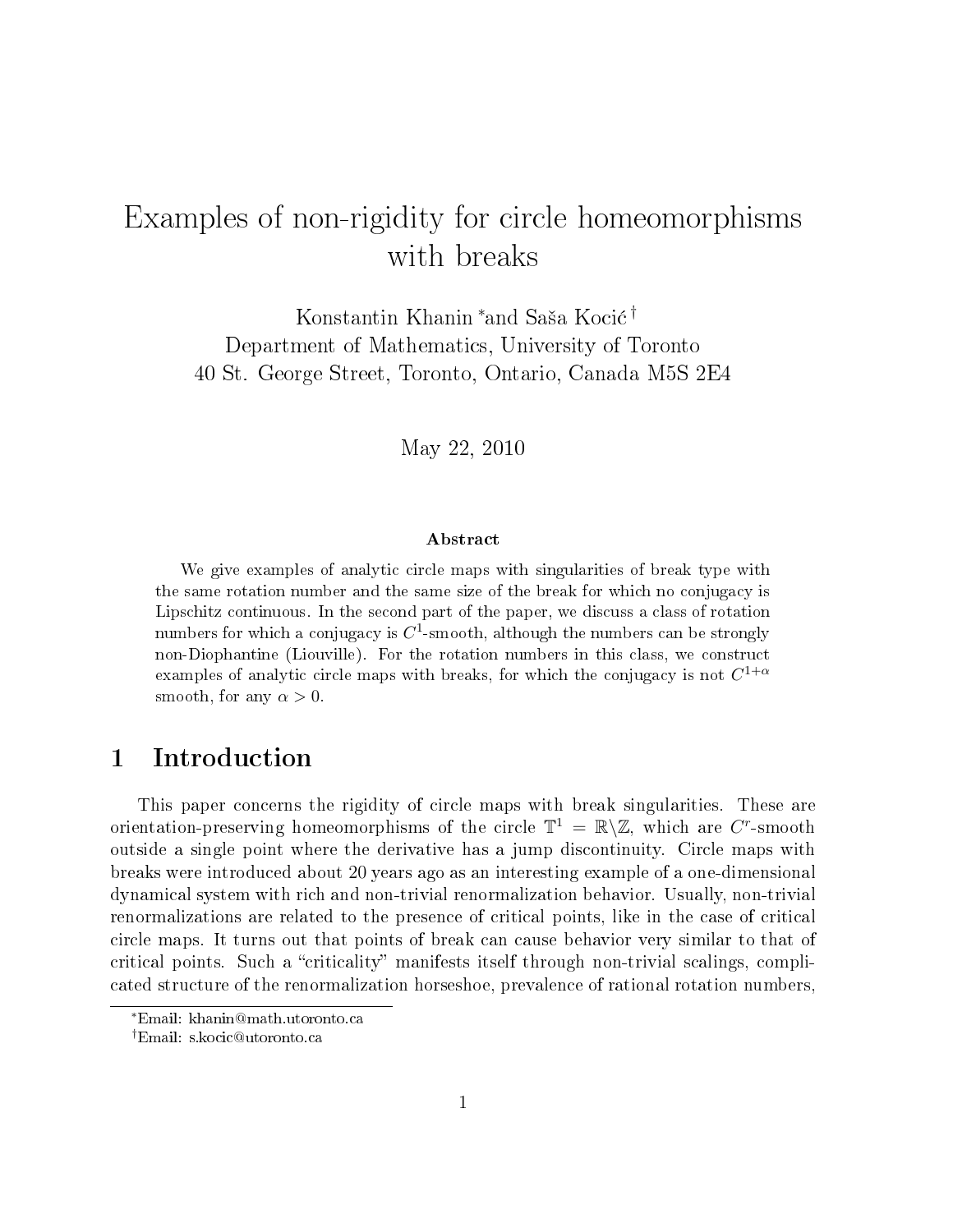etc. At the same time, renormalization analysis of maps with breaks is simpler than in the critical case. A full renormalization theory can be constructed in this case, which is still an open problem for critical circle maps with non-analytic critical points. The simplication is related to the fact that the renormalized maps converge to a two-parameter family of linear-fractional (Möbius) maps. It is fair to say that maps with breaks form a class of maps which is situated in between circle diffeomorphisms on one side, and critical circle maps on the other.

Rigidity theory for smooth diffeomorphisms is the subject of classical Hermann theory [8, 20, 9, 17, 13]. Precise statements will be formulated below. Here, we simply point out that rigidity results for circle diffeomorphisms depend strongly on the Diophantine properties of the rotation numbers. Rigidity, in this case, refers to a statement about the smoothness of the conjugacy between a circle diffeomorphism with a Diophantine rotation number and the corresponding rigid rotation. On the other side, Arnol'd [1] has shown that such a conjugacy can be singular for Liouville numbers, even in the analytic case. Interestingly, the presence of critical points makes the situation more rigid. It was shown in [12] that  $C^1$  rigidity of analytic critical circle maps holds for all irrational rotation numbers. Namely, two analytic critical circle maps with the same order of the critical point and the same irrational rotation number can be conjugated  $C^1$ -smoothly to each other. Since maps with breaks exhibit behavior similar to the critical one in many respects, it seemed plausible that a similar "robust" rigidity result holds in this case as well. This conjecture found a partial confirmation in  $[12]$ , which suggested that for a certain class of strongly non-Diophantine rotation numbers, the conjugacy is  $C^1$ -smooth, provided that the sizes of the breaks are the same. However, as we show in this paper, robust rigidity does not hold for maps with breaks. On the contrary, we show that for certain irrational rotation numbers, the conjugacy is not even Lipschitz continuous. We also show that the conjugacy that maps one break point into another can be as "bad" as possible. Note that a similar result holds in the diffeomorphism case (see Theorem 3.6 below).

Another motivation for circle maps with breaks is related to generalized interval exchange transformations [16]. Such transformations were introduced very recently and analysis of their ergodic and rigidity properties is currently underway. The idea of this generalization is to replace the affine interval exchange with nonlinear transformations mapping corresponding subintervals into their images. It is well known that a rigid rotation can be seen as an exchange transformation of two intervals. In this sense, a circle homeomorphism can be viewed as a generalized interval exchange transformation of two intervals. Imagine, now, that the maps for both subintervals are smooth. While matching of endpoints is a natural requirement, matching of the derivatives at the end points is rather artificial. Hence, a natural generalized interval exchange of two intervals is in fact a circle homeomorphism with two points of break. Since both break points belong to one trajectory, one can piecewise smoothly conjugate such a homeomorphism to a map with one break point. This connection indicates that our results are related to the problem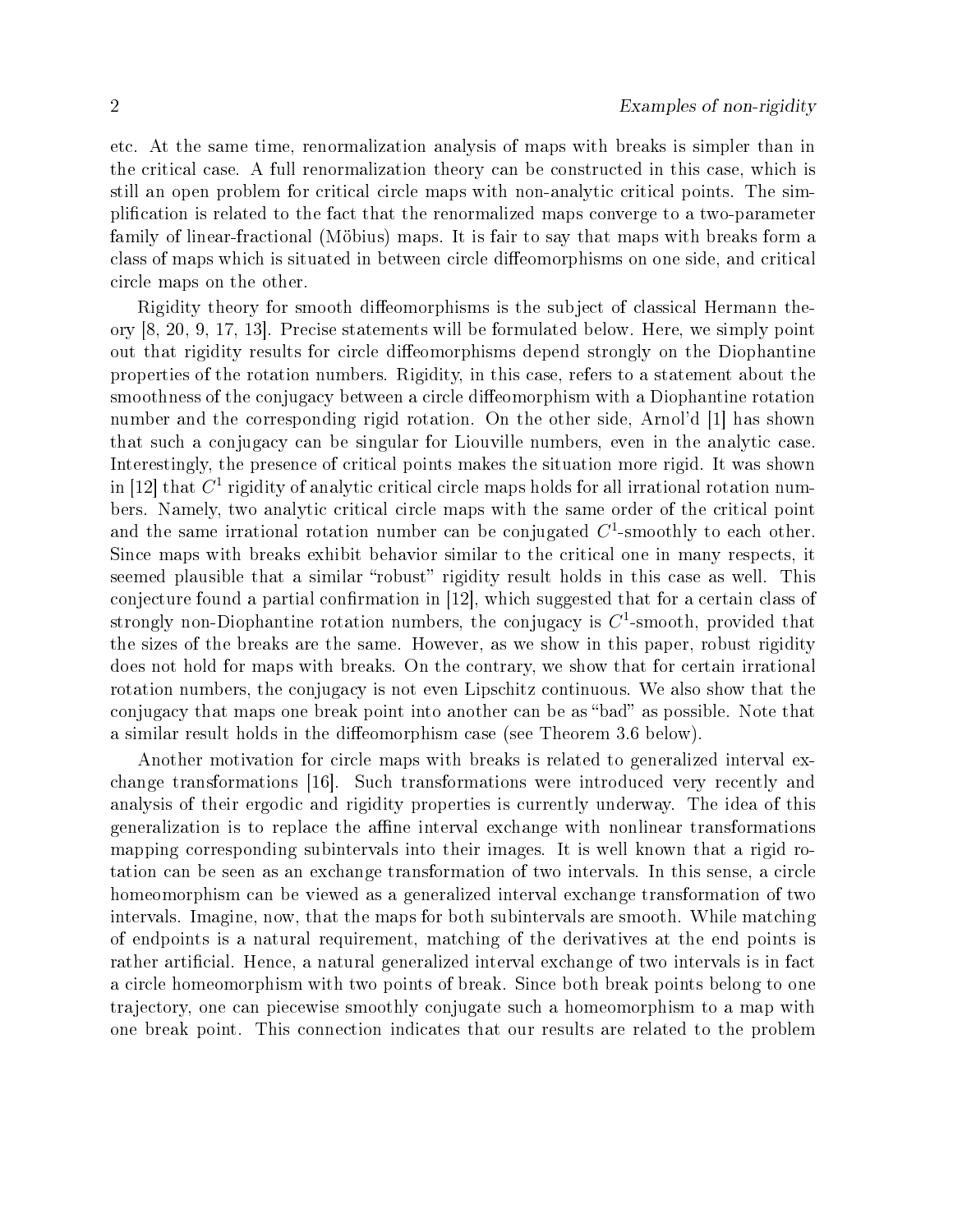of rigidity for the generalized interval exchange transformations. However, it is a very special case. Indeed, Denjoy theory [4] holds in the case of circle homeomorphisms with breaks, which is not true in general. Note, finally, that circle maps with many break points can be considered as generalized interval exchanges of the corresponding number of intervals.

We proceed with precise definitions and formulation of the main results. Any orientation preserving circle homeomorphism  $T: \mathbb{T}^1 \to \mathbb{T}^1$  with a break is defined uniquely by a function  $\mathcal{T}: \mathbb{R} \to \mathbb{R}$  that satisfies

- (i)  $\mathcal T$  is continuous and strictly increasing on  $\mathbb R$ , with  $\mathcal T(0) \in [0,1)$ ,
- (ii)  $\mathcal{T}(x+1) = \mathcal{T}(x) + 1$ , for every  $x \in \mathbb{R}$
- (iii) there exists a point  $x_{br} \in [0,1)$  such that  $\mathcal{T}(x) \in C^r$ ,  $r \in [1,\infty) \cup \{\infty,\omega\}$ , on  $[x_{br}, x_{br} + 1]$ , and there exists  $C > 0$  such that  $\mathcal{T}'(x) > C > 0$ , for every  $x \in$  $[x_{br}, x_{br} + 1],$
- (iv) the one sided derivatives  $\mathcal{T}'_-(x_{br})$  and  $\mathcal{T}'_+(x_{br})$  at  $x_{br}$  are such that for some  $c \in$  $\mathbb{R}^+\backslash\{1\},\$

$$
\sqrt{\frac{\mathcal{T}'_-(x_{br})}{\mathcal{T}'_+(x_{br})}} = c.
$$

Such a value  $c$  will be called the size of the break.

**Remark 1** The analytic case  $C^{\omega}$  corresponds to functions  $\mathcal{T}$  whose restrictions to the interval  $[x_{br}, x_{br} + 1]$ , denoted by  $\mathcal{T}|_{[x_{br}, x_{br}+1]}$ , have analytic extension on a complex disc containing  $[x_{br}, x_{br} + 1].$ 

The space of all such  $C<sup>r</sup>$  circle homeomorphisms with a break of size  $c$  will be denoted by  $\mathcal{B}_c^r$ , and the space of corresponding lifts by  $\mathcal{A}_c^r$ . Size of the break plays essentially the same role as the order of the critical point (see below). Namely, it is a smooth invariant, i.e. a smooth conjugacy does not change it. It is easy to see that only maps with breaks which are of the same size have a chance to be smoothly conjugate to each other.

For any orientation-preserving circle homeomorphism  $T$ , there exists a unique rotation number  $\rho$ . It has been known since Poincaré that if any two orientation-preserving circle homeomorphisms  $T$  and  $T$  have the same irrational rotation number, then they are topologically semi-conjugate to each other, i.e. there is a continuous circle map  $\varphi : \mathbb{T}^1 \to \mathbb{T}^1$ , such that  $T \circ \varphi = \varphi \circ \tilde{T}$ . Denjoy theory [4] asserts that in the case of  $C^r$ -smooth circle homeomorphisms with breaks, for  $r \geq 2$  (like in the case of diffeomorphisms, this condition can be slightly weakened),  $\varphi$  is actually a homeomorphism. In this case,  $\varphi$  is referred to as the (topological) conjugacy. The phenomenon that a conjugacy between two circle maps, which is just a continuous map a priori, in some cases possesses a certain degree of regularity is referred to as rigidity.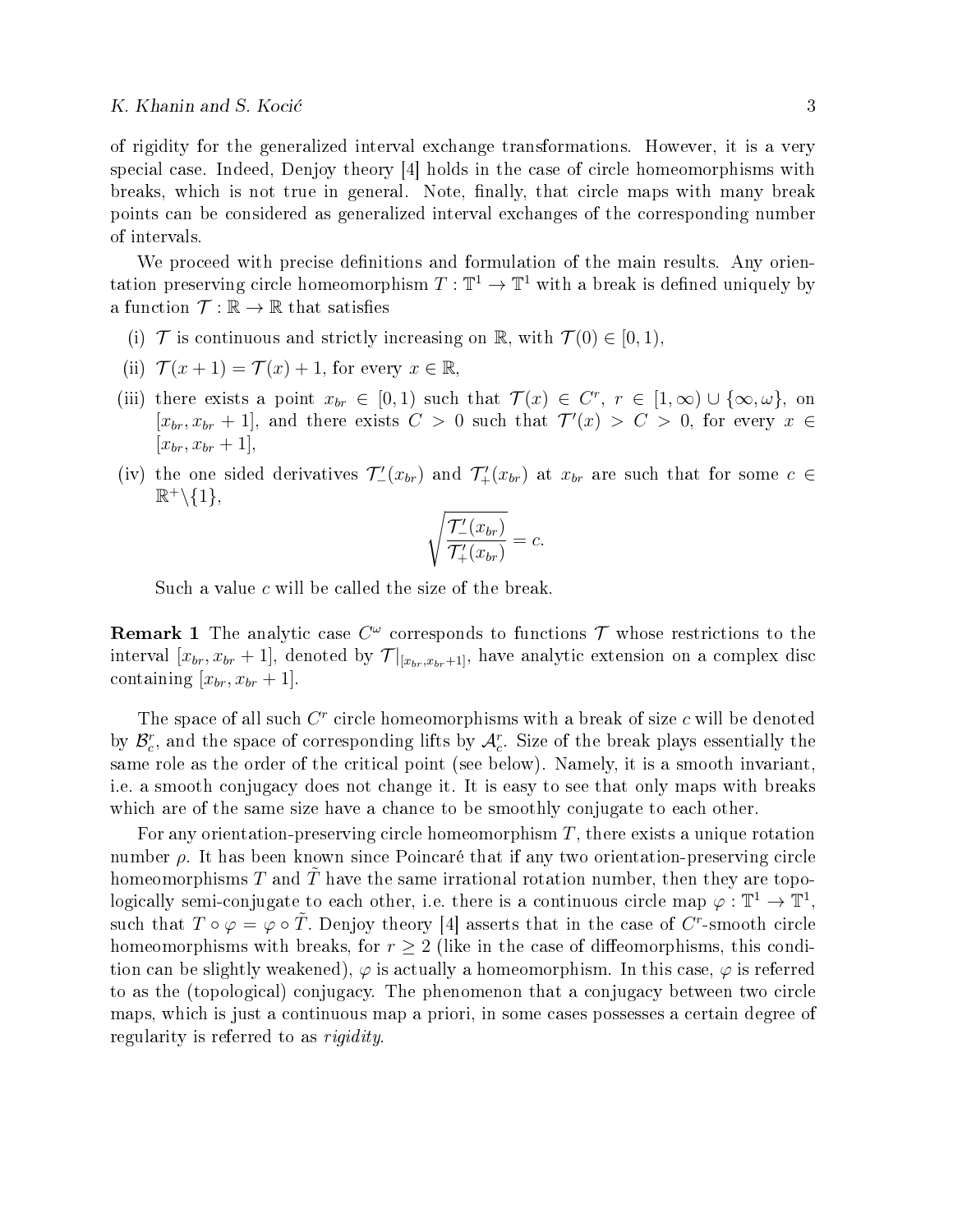We present first well-known rigidity results for circle diffeomorphisms. Arnol'd proved that if an analytic circle diffeomorphism is close enough to a rigid rotation and its rotation number satisfies a certain Diophantine condition, then the conjugacy to the rotation is in fact analytic [1]. Arnol'd also conjectured a global result: there exists a subset of Lebesgue measure 1 in  $(0, 1)$ , such that any  $C^{\infty}$  diffeomorphism with rotation number in this set is  $C^{\infty}$  conjugate to a rotation. This was proved by Herman [8]. The result of Herman [8], as well as the later extensions by Yoccoz [20], Katznelson and Orstein [9], Sinai and Khanin  $[17]$ , and Khanin and Teplinsky  $[13]$ , also applies to the finite differentiability case. In the case of low smoothness, one can prove [17, 13] that a  $C^{2+\alpha}$ -smooth circle diffeomorphism is  $C^{1+\alpha-\beta}$  conjugated to a rotation if the rotation number  $\rho$  satisfies the Diophantine condition with exponent  $\beta < \alpha$  (i.e. there exists  $C > 0$  and  $\beta > 0$  such that  $|\rho - p/q| > C/q^{2+\beta}$ , for every rational  $p/q$ ). In [1], Arnol'd also gave examples of analytic circle diffeomorphisms without periodic orbits but whose rotation numbers are well-approximable by rational numbers (Liouville numbers) for which the invariant measure is singular with respect to Lebesgue measure.

The main result of this paper is the following.

**Theorem 1.1** There exist two analytic circle maps with a break  $T_\rho, \tilde{T}_\rho \in \mathcal{B}_c^\omega$ , with the same irrational rotation number  $\rho$ , and the same size of the break  $c \neq 1$ , such that no topological conjugacy  $\varphi$ , that satisfies

$$
\varphi^{-1} \circ T_{\rho} \circ \varphi = \tilde{T}_{\rho},\tag{1.1}
$$

is Lipschitz continuous.

**Remark 2** The rotation number  $\rho$  of the maps in Theorem 1.1 belongs to a class of irrational numbers  $\rho \in (0,1)$  whose odd-numbered entries  $k_{2n-1}$  in the continued fraction expansion of  $\rho = [k_1, k_2, \ldots]$ , in the case  $0 < c < 1$ , or even-numbered entries  $k_{2n}$ , in the case  $c > 1$ , grow sufficiently fast with  $n \in \mathbb{N}$ .

Remark 3 In particular, Theorem 1.1 provides examples of analytic circle maps with breaks, with the same rotation number and the same size of the break, for which  $C^1$ smooth conjugacy does not exist.

This result stands in contrast to the case of critical circle maps, that is circle homeomorphisms which are  $C^r$ -smooth everywhere and have a single point  $x_0$  where the first derivative vanishes. Near the critical point  $x_0$  the derivative behaves as  $|x-x_0|^{\alpha-1}$ , where  $\alpha > 1$  is the order of the critical point. Yoccoz showed that any two analytic critical circle maps with the same irrational rotation number and the same order of the critical point are topologically conjugate to each other [21]. It has been conjectured that in the case of critical circle maps with the same order of the critical point, topological conjugacy implies  $C^1$ -conjugacy. That is, the rigidity of critical circle maps does not depend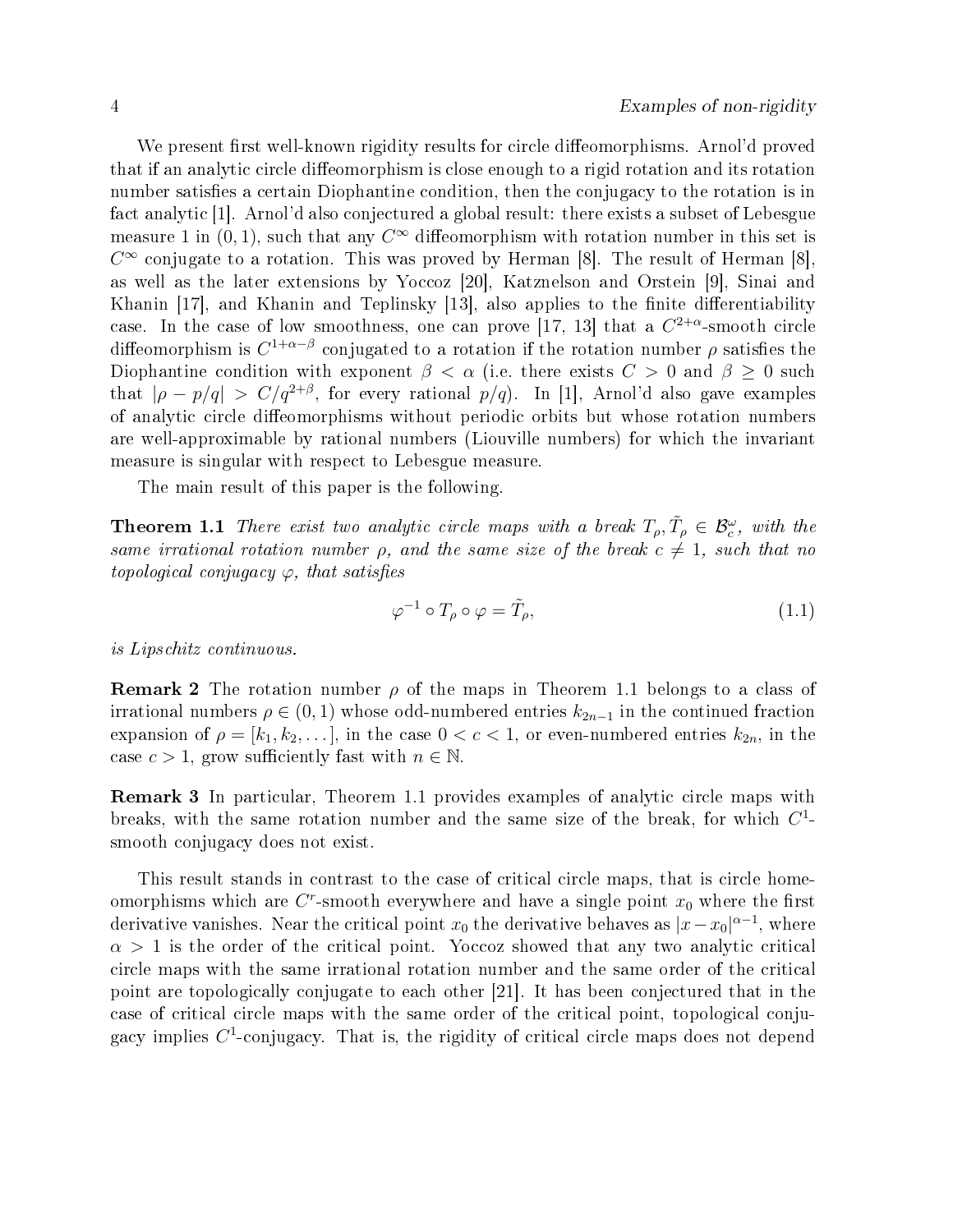on the Diophantine properties of their rotation number. In [12], this property has been called robust rigidity. So far the conjecture has been proved only in the case of analytic critical circle maps. It fact, Khanin and Teplinsky [12] showed that the robust rigidity conjecture holds for all orders of the critical point, assuming that the renormalizations of such maps (see below) approach each other exponentially fast. At present, convergence of renormalizations is known only in the case when the order of critical circle maps is an odd integer larger than 1. De Faria and de Melo proved the exponential convergence of renormalizations for  $C^{\infty}$ -smooth critical circle maps and rotation numbers of bounded type [6, 7]. In the case of analytic critical circle maps, this result has been extended to all rotation numbers by Yampolsky [19]. De Faria and de Melo also proved that, for a set of Lebesgue measure 1 in  $(0, 1)$ , in the case of  $C^{\infty}$ -smooth critical circle maps with odd integer order of the critical point, the conjugacy is, in fact,  $C^{1+\alpha}$ , for some  $\alpha > 0$ . They also showed that  $C^{1+\alpha}$  rigidity of  $C^{\infty}$ -smooth critical circle maps cannot be extended to all Diophantine rotation numbers. Examples of analytic critical circle maps with the same order of the critical point and the same irrational rotation number which are not  $C^{1+\alpha}$ conjugated to each other for any  $\alpha > 0$  have been constructed by Avila [2]. Here, we also extend the parabolic renormalization method developed in [2] and prove a similar result for the case of analytic circle maps with breaks. More precisely, we prove the following.

**Theorem 1.2** There exist  $T_{\rho}, \tilde{T}_{\rho} \in \mathcal{B}_{c}^{\omega}$  with the size of the break c and the same irrational rotation number  $\rho \in (0, 1)$ , with bounded odd-numbered entries  $k_{2n-1}$  in the continued fraction expansion of  $\rho$ , in the case  $0 < c < 1$ , or even-numbered entries  $k_{2n}$ , in the case  $c > 1$ , such that the topological conjugacy  $\varphi$  between them is not  $C^{1+\alpha}$ , for any  $\alpha > 0$ .

Remark 4 A result similar to Theorem 1.2 has been obtained independently by Dzhalilov and Teplinsky [5, 18]. Both proofs rely on Avila's construction [2] which requires only a minor modification in the break case.

The methods of proofs of Theorem 1.1 and Theorem 1.2 are very different. Both of them, however, use renormalization ideology. It has been proved in [10] that the renormalizations of circle maps with breaks with the same size of the break and with the same quadratic irrational rotation number approach each other exponentially fast. This result has been extended to all rotation numbers in [14]. It particular, this implies that renormalizations of circle maps with breaks approach a family of linear fractional maps, which is invariant under renormalizations. Within this family the renormalization operator maps convex maps into concave and vice versa. The same property is shared by renormalizations of circle maps with breaks which are not fractional linear, after sufficiently many renormalization steps. It turns out that in the case  $0 < c < 1$ , the concave renormalization maps correspond to even renormalization steps  $n$ , while convex renormalization maps correspond to odd n. For  $c > 1$ , the situation is the opposite. This explains why the behavior is very different, in the limit when  $k_{n+1} \to \infty$ , for even and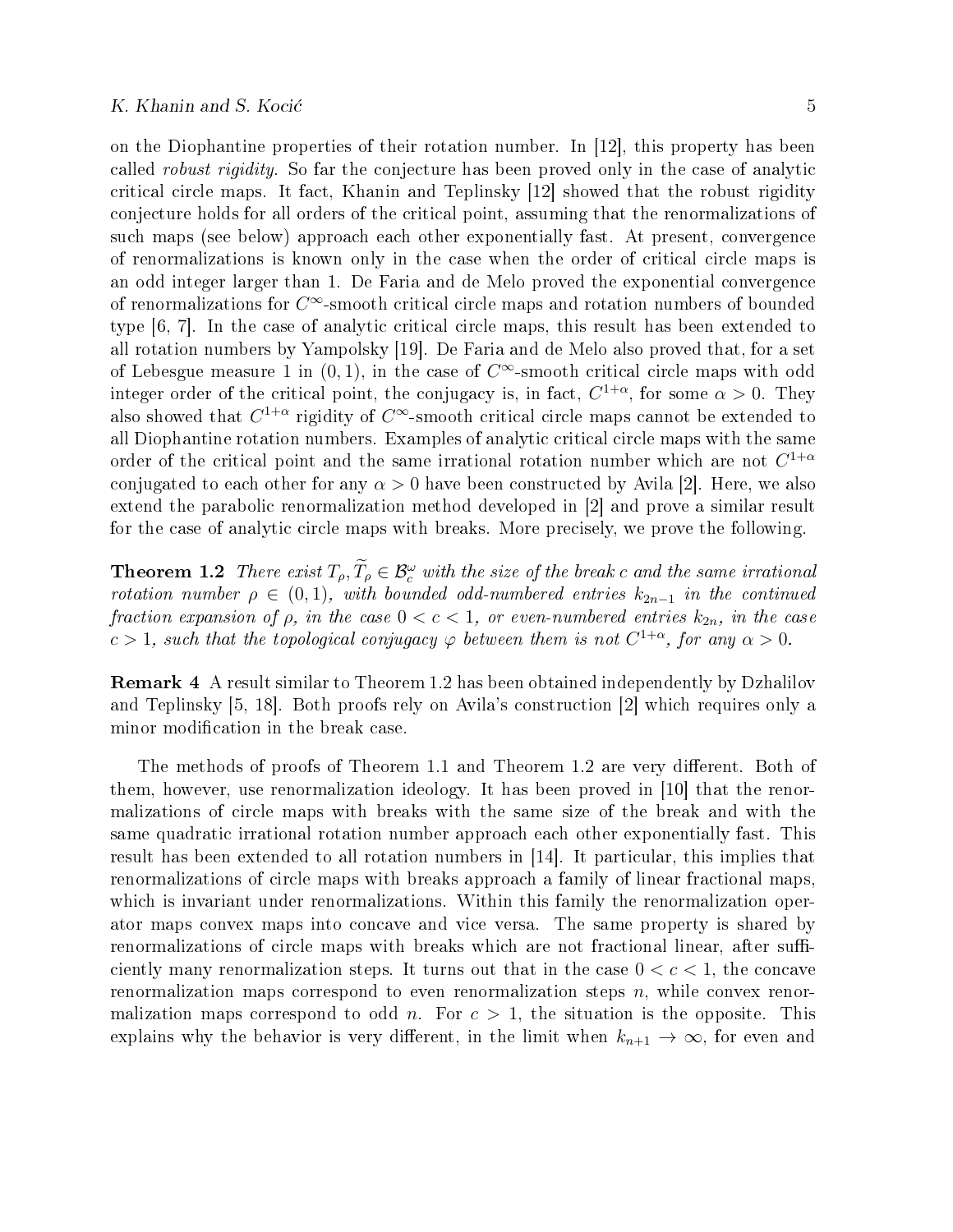

Figure 1: The graph of a renormalized map  $f_n$  for sufficiently large n and large  $k_{n+1}$ : a) Case  $0 < c < 1$  and n even, or  $c > 1$  and n odd; b) Case  $0 < c < 1$  and n odd, or  $c > 1$  and n even.

odd n. The graphs of renormalized maps  $f_n$ , defined with the marked point being the break point (see Section 2), for sufficiently large n and  $k_{n+1}$ , look like the graphs shown in Figure 1. Roughly speaking, a subsequence of renormalizations with concave graphs which in the limit  $n \to \infty$  approach the diagonal very fast at the end points (Figure 1a) is characteristic of examples with the absence of rigidity that we construct in Theorem 1.1. In fact, this type of behavior is the only obstacle to  $C<sup>1</sup>$  rigidity. On the other hand, a subsequence of renormalizations with convex graphs which almost touch the diagonal at a point inside the interval  $(-1,0)$  (Figure 1b) provides examples of  $C<sup>1</sup>$ -rigid maps for which rigidity cannot be extended to  $C^{1+\alpha}$ -smoothness as in Theorem 1.2.

The paper is organized as follows. In Section 2, we introduce the general renormalization setting for circle homeomorphisms. In Section 3, we prove Theorem 1.1. Section 4, contains a discussion of parabolic renormalization method of circle maps with breaks and the proof of Theorem 1.2.

# 2 General settings

# 2.1 Renormalization of orientation-preserving circle homeomorphisms

For every orientation-preserving homeomorphism T of the circle  $\mathbb{T}^1 = \mathbb{R} \setminus \mathbb{Z}$  there is a unique rotation number  $\rho$ , given by the x-independent limit  $\rho = \lim_{n \to \infty} \mathcal{T}^n(x)/n \mod 1$ , for any lift  $\mathcal T$  of T to R. The particular renormalization that we use in this paper is closely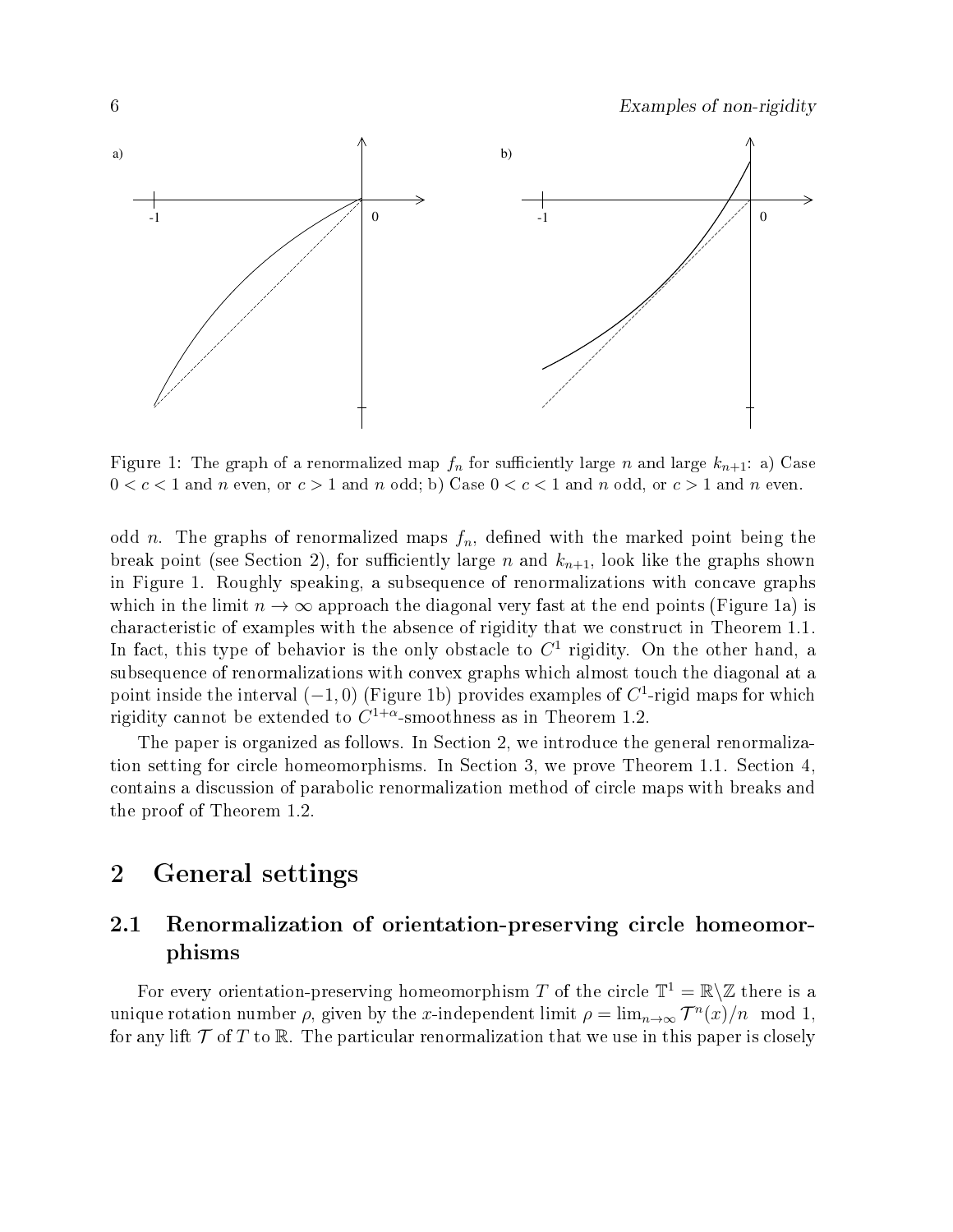related to the *continued fraction expansion* of the rotation number  $\rho \in (0,1]$ , i.e.

$$
\rho = \frac{1}{k_1 + \frac{1}{k_2 + \frac{1}{k_3 + \dots}}},\tag{2.1}
$$

that we write as  $\rho = [k_1, k_2, k_3, \dots]$ . The sequence of integers  $k_n$ , called partial quotients, is infinite if and only if  $\rho$  is irrational. Every irrational  $\rho$  defines uniquely the sequence of partial quotients. Conversely, every infinite sequence of partial quotients defines uniquely an irrational number  $\rho$  as the limit of the sequence of *rational convergents*  $p_n/q_n = [k_1, k_2, \ldots, k_n]$ . It is well-known that this sequence forms the sequence of best rational approximates of  $\rho$ , i.e. there are no rational numbers with denominators smaller or equal to  $q_n$ , that are closer to  $\rho$  than  $p_n/q_n$ . The (rational) convergents can also be defined recursively as  $p_n = k_n p_{n-1} + p_{n-2}$  and  $q_n = k_n q_{n-1} + q_{n-2}$ , starting with  $p_0 = 0$ ,  $q_0 = 1, p_{-1} = 1, q_{-1} = 0.$ 

To define the renormalizations, we start with a *marked point*  $x_0 \in \mathbb{T}^1$ , and consider the marked trajectory  $x_i = T^i x_0$ , with  $i \geq 0$ . The subsequence  $x_{q_n}$ ,  $n \geq 0$ , indexed by the denominators of the sequence of rational convergents of the rotation number  $\rho$ , will be called the sequence of *dynamical convergents*. We define  $x_{q-1} = x_0 - 1$ . The combinatorial equivalence of all circle homeomorphisms with the same irrational rotation number implies that the order of the dynamical convergents of  $T$  is the same as the order of the dynamical convergents for the pure rotation  $T_{\rho}: x \mapsto x + \rho$ . The well-known arithmetic properties of the rational convergents now imply that dynamical convergents alternate their order in the following way:

$$
x_{q_{-1}} < x_{q_1} < x_{q_3} < \dots < x_0 < \dots < x_{q_2} < x_{q_0}.\tag{2.2}
$$

The interval  $[x_{q_n}, x_0]$ , for n odd, and  $[x_0, x_{q_n}]$ , for n even, will be denoted by  $\Delta_0^{(n)}$  $_0^{(n)}$ , and called the *n*-th renormalization segments. We will also define  $\bar{\Delta}_0^{(n)} = \Delta_0^{(n)} \cup \Delta_0^{(n+1)}$  $\int_{0}^{(n+1)}$ . In addition to the property (2.2), we also have the following important property: the only points of the trajectory  $\{x_i: 0 < i \leq q_{n+1}\}$  that belong to  $\Delta_0^{(n)}$  $\binom{n}{0}$  are  $\{x_{q_n+iq_{n+1}}: 0 \leq i \leq$  $k_{n+2}$ .

We will use the notation  $\Delta_i^{(n)}$  $i^{(n)}$ , to denote the *n*-th renormalization segment associated to the marked point  $x_i$ .

The consecutive images of  $\Delta_0^{(n-1)}$  $\mathcal{L}_0^{(n-1)}$  and  $\Delta_0^{(n)}$  $_{0}^{(n)}$  cover the whole circle without overlapping beyond the end points, thus forming the *n*-th *dynamical partition* of  $\mathbb{T}^1$ ,

$$
\mathcal{P}_n = \{ T^i \Delta_0^{(n-1)} : 0 \le i < q_n \} \cup \{ T^i \Delta_0^{(n)} : 0 \le i < q_{n-1} \}. \tag{2.3}
$$

The iterates of  $T^{q_n}$  and  $T^{q_{n-1}}$  restricted to  $\Delta_0^{(n-1)}$  $\mathcal{L}_0^{(n-1)}$  and  $\Delta_0^{(n)}$  $_0^{(n)}$ , respectively, are the two continuous components of the first return map for  $T$  on the interval  $\bar{\Delta}_0^{(n)}$  $\overset{(n)}{0}$ .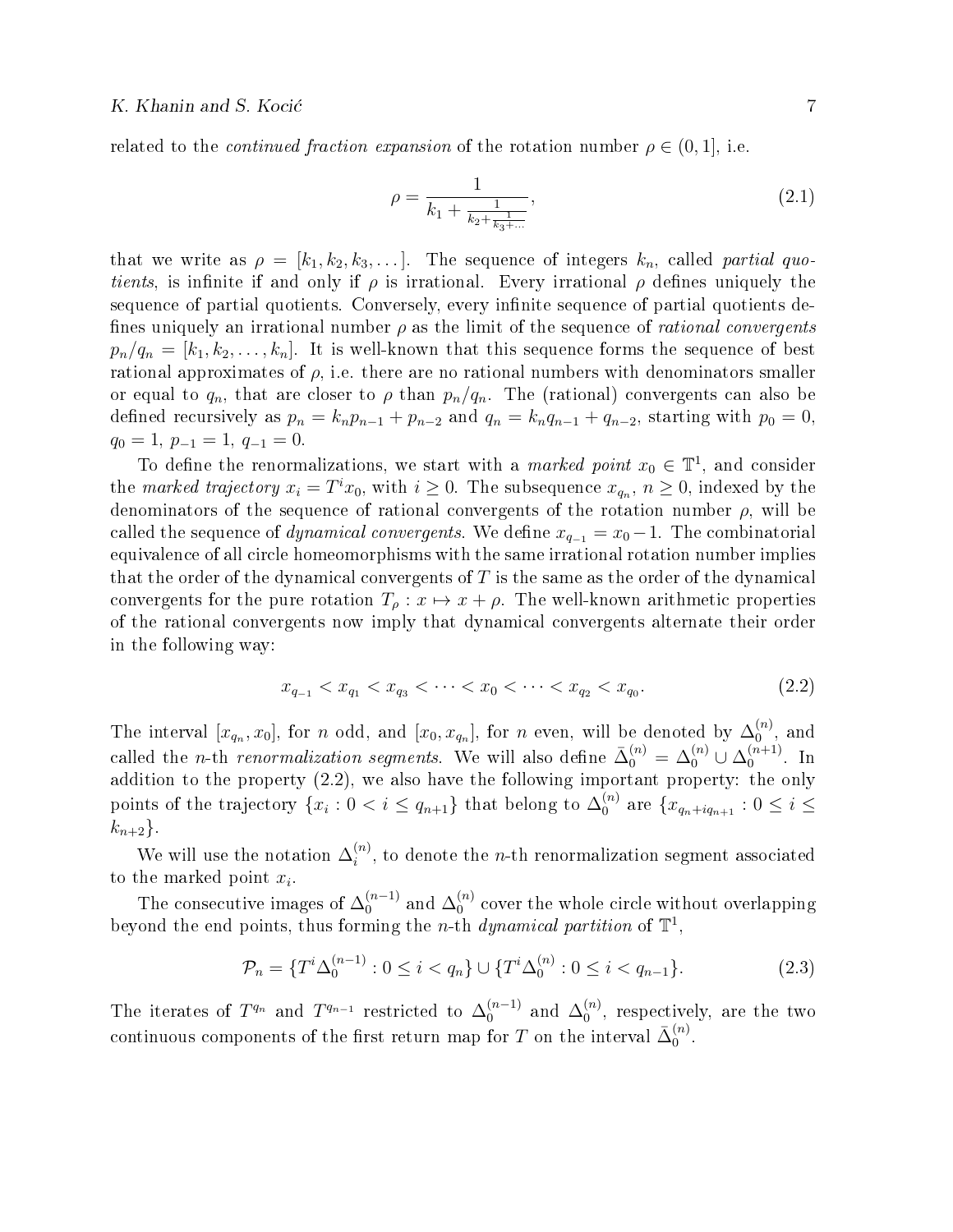The *n*-th renormalization of an orientation-preserving homeomorphism  $T$  of the circle  $\mathbb{T}^1$ , with rotation number  $\rho = [k_1, k_2, k_3, \dots]$ , with respect to the marked point  $x_0 \in \mathbb{T}^1$ , is a function  $f_n: [-1,0] \to \mathbb{R}$  obtained from  $T^{q_n}$ , by rescaling the coordinates. More precisely, if  $\tau_n$  is the affine change of coordinates that maps  $x_{n-1}$  to  $-1$  and  $x_0$  to 0, then

$$
f_n = \tau_n \circ T^{q_n} \circ \tau_n^{-1} \,. \tag{2.4}
$$

If we identify  $x_0$  with zero, then  $\tau_n$  is exactly a multiplication by  $(-1)^n/|\Delta_0^{(n-1)}|$  $\binom{n-1}{0}$ . Here and in what follows, we use  $|\cdot|$  to denote the length of an interval. Definition (2.4) is valid for all  $n \geq 0$  if and only if  $\rho$  is irrational; otherwise, n must be less than the length of the continued fraction expansion of  $\rho$  or can be equal to it if  $x_{q_{n-1}} \neq x_0$ .

### 2.2 Modulus of continuity

A continuous real function  $\omega : [0, \infty) \to [0, \infty)$  is called a modulus of continuity if it is decreasing and it vanishes at 0, i.e. if it satisfies

$$
\lim_{x \to 0} \omega(x) = \omega(0) = 0. \tag{2.5}
$$

We say that a function  $\varphi : \mathbb{T}^1 \to \mathbb{T}^1$ , is uniformly continuous with the modulus of continuity  $\omega$ , if

$$
|\varphi(x) - \varphi(y)| \le \omega(|x - y|),\tag{2.6}
$$

for all  $x, y \in \mathbb{T}^1$ . For points on the circle the distance  $|x-y|$  will be given by the minimal distance between their lifts to R. We say that a circle homeomorphism  $\varphi : \mathbb{T}^1 \to \mathbb{T}^1$ (which is a topological conjugacy between two circle maps) admits  $\omega$  as the modulus of continuity if both  $\varphi$  and the inverse  $\varphi^{-1}$  are uniformly continuous with modulus of continuity  $C\omega$ , for some  $C > 0$ .

If the homeomorphism admits  $\omega(t) = t$  as the modulus of continuity, it is said to be Lipschitz continuous; if  $\omega(t) = t^{\alpha}$ , for some  $\alpha \in (0, 1)$ , the homeomorphism is said to be Hölder continuous with exponent  $\alpha$ .

Note that for real-valued functions f and g of real variables we will say that f is of the order of g, and write  $f = \mathcal{O}(g)$ , if there exists a constant  $C_1 > 1$ , such that

$$
C_1^{-1}|g(\cdot)| \le |f(\cdot)| \le C_1|g(\cdot)|,\tag{2.7}
$$

everywhere.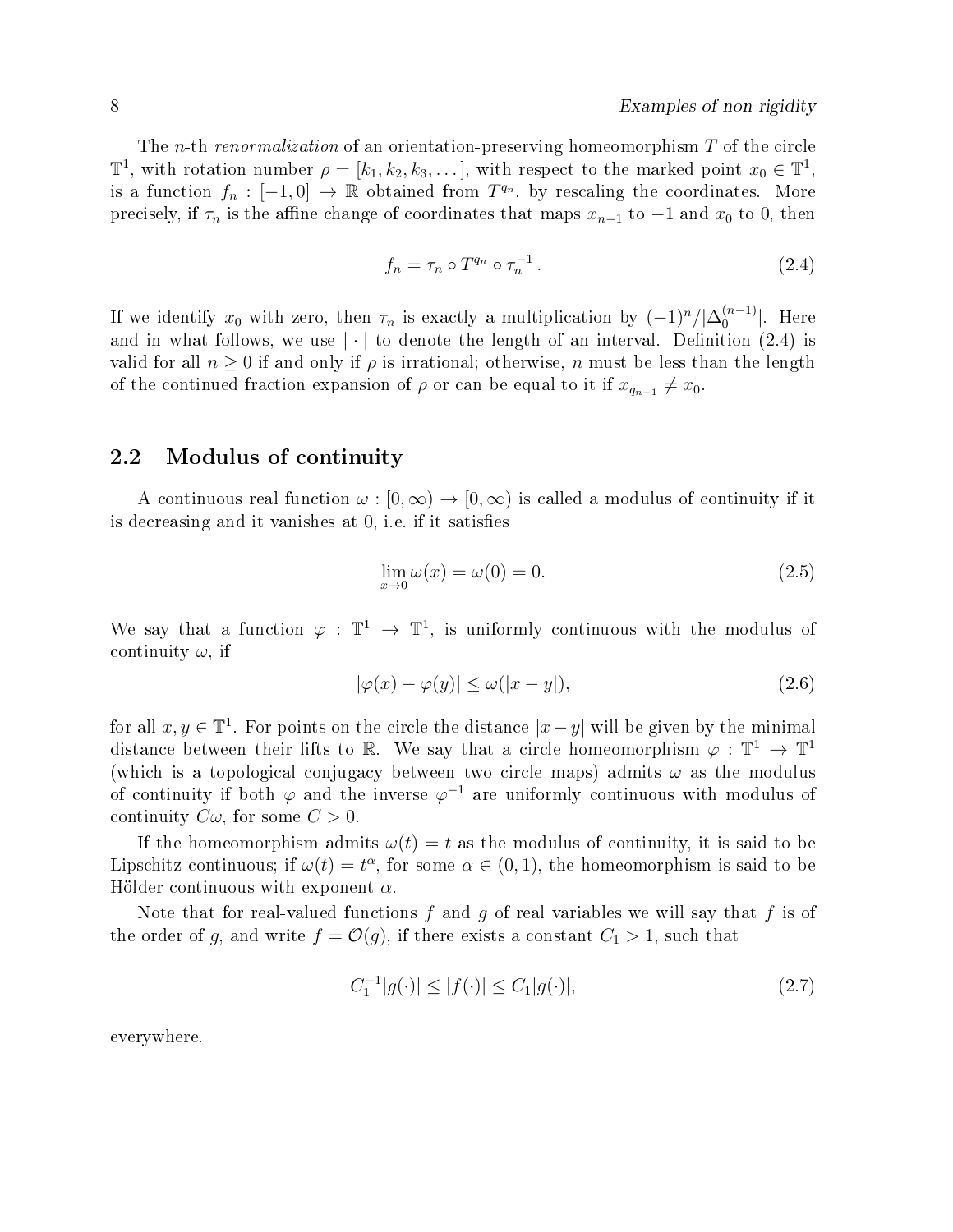# 3 A non-rigidity result

#### 3.1 A lemma on the derivatives for rational rotation numbers

Let  $T \in \mathcal{B}_{c}^{\omega}$ , with the break point located at  $x_{br}$ , that satisfies  $T(x_{br}) = x_{br}$ . Consider the one parameter family  $T_a = T + a$  of circle maps with a break in  $\mathcal{B}_c^{\omega}$ . The rotation number  $\rho$  of the maps in this family depends continuously on the parameter  $a_n$ . For every rational rotation number  $p/q \in \mathbb{Q}$ , there is a (mode-locking) interval  $[a_{p/q}^{(1)}, a_{p/q}^{(2)}]$  of parameter values corresponding to  $p/q$ . If  $p/q$  has a sufficiently long continued fraction expansion, then the following properties hold. When the parameter value  $a$  is equal to  $a_{p/q}^{(1)}$ , in the case  $c > 1$ , or  $a_{p/q}^{(2)}$ , in the case  $0 < c < 1$ , the map  $T_a$  has a single periodic orbit of the type  $(p, q)$ , i.e. a lift  $\mathcal{T}_a : \mathbb{R} \to \mathbb{R}$  of  $T_a$  satisfies  $\mathcal{T}_a^q(x_{br}) = x_{br} + p$ , and the break point  $x_{br}$  belongs to the periodic orbit. Let us denote that unique value of the parameter a by  $a_{p/q}$ . When the parameter value a equals the other end point  $(a_{p/q}^{(2)})$  in the case  $c > 1$ ;  $a_{p/q}^{(1)}$ , in the case  $0 < c < 1$ ), the map  $T_a$  has a single periodic orbit of the type  $(p, q)$ , which is neutral. Obviously, the break point  $x_{br}$  does not belong to it. For all other values of the parameter inside the mode-locking interval, the map has two periodic orbits of type  $(p, q)$ , one stable and one unstable [15].

**Lemma 3.1** There exist two analytic circle maps  $T, \tilde{T} \in \mathcal{B}_c^{\omega}$ , with break points at  $x_{br}$  and  $\tilde{x}_{br}$ , respectively, such that the following is true for the corresponding families  $T_a = T + a$ and  $\tilde{T}_{\tilde{a}} = \tilde{T} + \tilde{a}$ , with parameters  $a, \tilde{a} \in \mathbb{R}$ . For every  $p \in \mathbb{Z}^+$  and  $q \in \mathbb{N}$  relatively prime, such that  $0 \leq \frac{p}{q}$  $\frac{p}{q} < 1, \, \, if \,\, a_{p/q}, \tilde{a}_{p/q} \,\, \, are \,\, values \,\, of \,\, parameters \,\, such \,\, that \,\, the \,\, corresponding \,\,$ break point is a periodic point of type  $(p, q)$ , then

$$
\prod_{i=0}^{q-1} \left( T_{a_{p/q}} \right)'_+ (x_{a_{p/q},i}) \neq \prod_{i=0}^{q-1} \left( \tilde{T}_{\tilde{a}_{p/q}} \right)'_+ (\tilde{x}_{\tilde{a}_{p/q},i}). \tag{3.1}
$$

Here  $x_{a,i} = T_a^i(x_{br}), \tilde{x}_{\tilde{a},i} = \tilde{T}_a^i(\tilde{x}_{br}),$  and the subscript "+" stands for the right derivative.

**Proof.** Let us order all rational numbers in  $[0, 1)$ , starting with zero, and denote the corresponding sequence by  $p_n/q_n$ ,  $n \in \mathbb{N}$ . We will first choose two analytic circle maps T and T, with the same size of the break c, such that the corresponding lifts  $\mathcal{T} : \mathbb{R} \to \mathbb{R}$  and  $\mathcal{T}: \mathbb{R} \to \mathbb{R}$  have fixed points at the integer points (and only at these points) and have breaks at these points. We will now fix the latter map and modify the former, if necessary, in a sequence of steps, in order to produce a sequence of maps  $T^{(n)}$  (with corresponding lifts  $\mathcal{T}^{(n)}$ ),  $n \in \mathbb{N}$ , satisfying the condition (3.1) with  $p/q = p_k/q_k$ , for  $1 \leq k \leq n$ . We will construct this sequence inductively. The map  $T^{(1)} = T$  satisfies the condition (3.1) for  $p_1/q_1 = 0/1$ , by our choice of T and T. Assume that the map  $T^{(n)}$  satisfies the condition (3.1) with  $p/q = p_k/q_k$ , for  $1 \leq k \leq n$ , i.e. that the claim is valid for all  $p_k/q_k$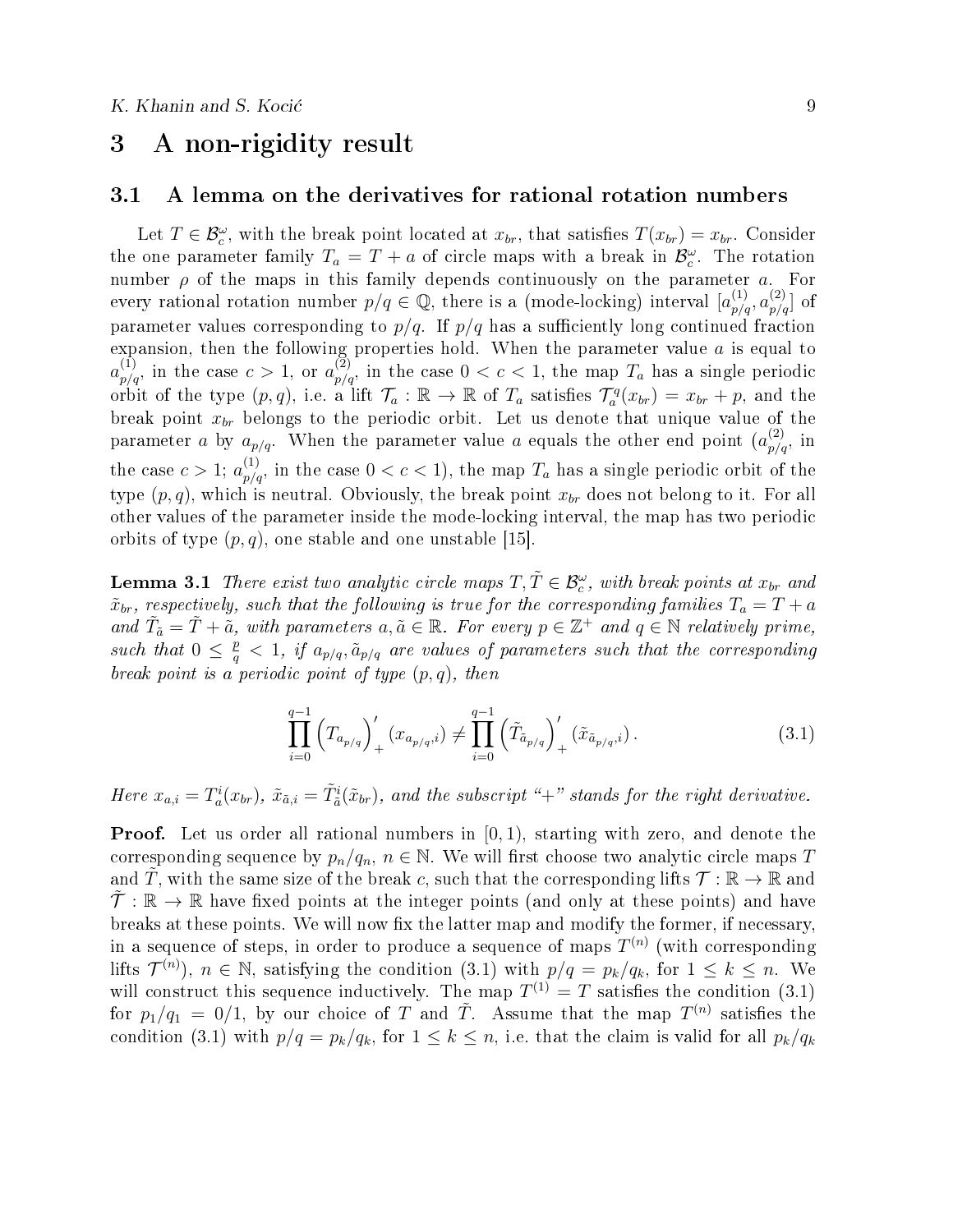for  $1 \leq k \leq n$ , by taking  $T = T^{(n)}$ . We will show that the claim is valid for all  $p_k/q_k$ , for  $1 \leq k \leq n+1$ , for some map  $T = T^{(n+1)}$ , that we will construct now.

In the following, the parameter values  $a_{p_k/q_k}$  associated to the map  $T = T^{(n)}$ , will be denoted by  $a_{p_k/q_k}(n)$ . To simplify the notation, denote  $\mathcal{T}_{a_{n_k}}^{(n)}$  $\tau^{(n)}_{a_{p_k/q_k}(n)} \; = \; \mathcal{T}^{(n)}_k$  $\bar{k}^{(n)}$  and the corresponding orbit  $(\mathcal{T}_k^{(n)})$  $(x_k^{(n)})^i(x_{br}) = x_i(n, k), 0 \leq i \leq q_k$ . If the condition (3.1) is satisfied for  $T=T^{(n)}$  and  $p/q=p_{n+1}/q_{n+1}$ , then  $T^{(n+1)}=T^{(n)}$ . Now, let  $P_n:[0,1]\to\mathbb{R}$  be defined by

$$
P_n(x) = x(x-1)(Ax+B)Q_n(x), \qquad Q_n(x) = \prod_{i=1}^{q_{n+1}-1} (x-x_i)^2, \tag{3.2}
$$

for  $x \in [0,1]$ , where  $x_i = \{(\mathcal{T}_{n+1}^{(n)})^i(0)\}, A = c^2 \delta_n / Q(1) - B$  and  $B = -\delta_n / Q(0)$ , for some  $\delta_n > 0$ . Here,  $\{x\} = x - [x]$  is the fractional part of a number  $x \in \mathbb{R}$ . Since  $0 < x_i < 1$  for  $1 \leq i \leq q_{n+1}-1$ , we have  $Q(0), Q(1) > 0$ , and A and B are well-defined. The function  $P_n$ satisfies the conditions  $P_n(0) = P_n(1) = 0$ ,  $(P_n)'_+(0) = \delta_n$ ,  $(P_n)'_-(1) = c^2 \delta_n$ ,  $P_n(x_i) = 0$ , and  $P'_n(x_i) = 0$ , for all  $1 \leq i \leq q_{n+1} - 1$ . Notice, that if  $\delta_n > 0$  is chosen sufficiently small, then the supremum norm  $||P_n|| < C$ , for some constant  $C > 0$ , independent of n.

Let us now extend  $P_n$  periodically to obtain a function  $v_n : \mathbb{R} \to \mathbb{R}$ , defined by  $v_n(x) = P_n(x)$ , for  $x \in [0,1]$ , and  $v_n(x+1) = v_n(x)$ , otherwise. If the condition (3.1) is not satisfied for  $T=T^{(n)}$  and  $p/q=p_{n+1}/q_{n+1}$ , then  $\mathcal{T}^{(n+1)}=\mathcal{T}^{(n)}+\epsilon_nv_n$ . For sufficiently small  $\epsilon_n > 0$ , due to the continuity of the maps  $\epsilon_n \mapsto a_{p_k/q_k}(n+1)$  and  $\epsilon_n \mapsto x_i(n+1, k)$ , the conditions (3.1) corresponding to  $T = T^{(n+1)}$  and  $p/q = p_k/q_k$  are satisfied for  $1 \leq k \leq n$ . By construction, the map  $T_{n+1}^{(n+1)}$  has the same periodic orbit of type  $(p_{n+1}, q_{n+1})$  as  $T_{n+1}^{(n)}$ , and the one-sided derivatives at the break point have changed. Thus, the condition  $(3.1)$ corresponding to  $T = T^{(n+1)}$  is now satisfied for  $p/q = p_{n+1}/q_{n+1}$ .

Let

$$
\left| \left( (T_k^{(k)})^{q_k} \right)'_+ (x_{br}) - \left( (\tilde{T}_{\tilde{a}_{p_k/q_k}})^{q_k} \right)'_+ (\tilde{x}_{br}) \right| = \gamma_k > 0, \tag{3.3}
$$

for all  $k \in \mathbb{N}$ . If  $\epsilon_n > 0$  is chosen sufficiently small, then

$$
\left| \left( (T_k^{(n+1)})^{q_k} \right)'_+ (x_{br}) - \left( (T_k^{(n)})^{q_k} \right)'_+ (x_{br}) \right| < \frac{\gamma_k}{2^{n+1}}, \tag{3.4}
$$

for all integer  $n \geq k$ .

For a sufficiently fast decreasing sequence  $\epsilon_n$ , the sequence of restrictions  $\mathcal{T}^{(n)}|_{[0,1]}$ of functions  $\mathcal{T}^{(n)}$  to  $[0,1]$  converges uniformly to  $\mathcal{T}^{(\infty)}|_{[0,1]}$ , which can be analytically extended to a disc containing [0,1]. This limit defines an analytic circle map  $T^{(\infty)}$  with a break. Due to estimate (3.4), we obtain

$$
\left| \left( (T_k^{(\infty)})^{q_k} \right)'_+ (x_{br}) - \left( (T_k^{(k)})^{q_k} \right)'_+ (x_{br}) \right| < \sum_{n=k}^{\infty} \frac{\gamma_k}{2^{n+1}} = \frac{\gamma_k}{2^k}.\tag{3.5}
$$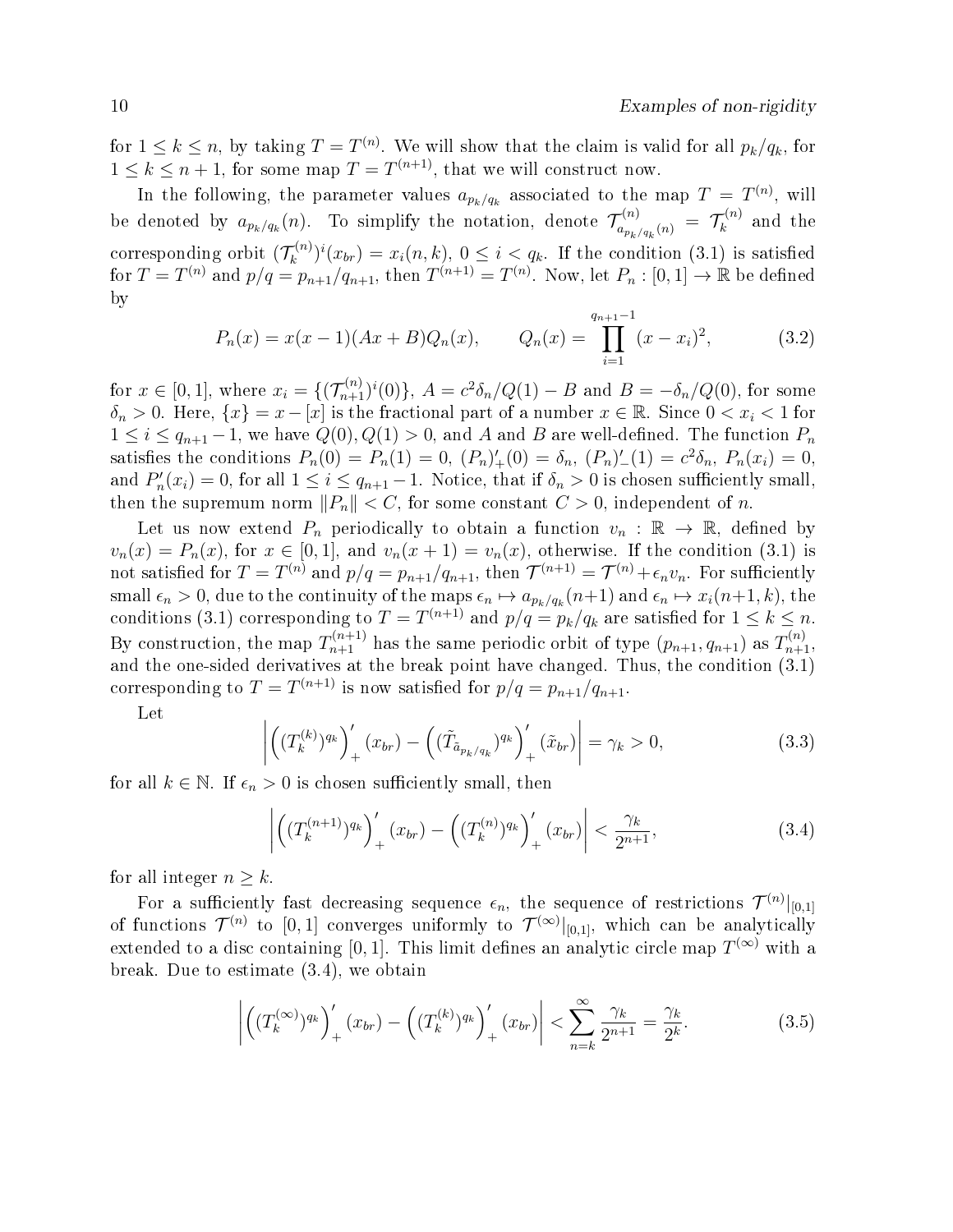Together with (3.3), this implies

$$
\left| \left( (T_k^{(\infty)})^{q_k} \right)'_+ (x_{br}) - \left( (\tilde{T}_{\tilde{a}_{p_k/q_k}})^{q_k} \right)'_+ (\tilde{x}_{br}) \right| > \frac{\gamma_k}{2}, \tag{3.6}
$$

for all  $k \in \mathbb{N}$ . QED

## 3.2 Distribution of iterates of the renormalized maps

Let  $T \in \mathcal{B}_c^r$ , for  $r \geq 2$ , and let  $x_0 \in \mathbb{T}^1$ . To prove Theorem 1.1 we will need an estimate of the distribution of iterates of the renormalized maps. The following proposition is an immediate consequence of the Denjoy lemma  $[4]$ . It is also valid in the diffeomorphism case.

**Proposition 3.2** For any  $T \in \mathcal{B}_c^r$ , with  $r \geq 2$ , we have

$$
|\Delta_{q_{n-1}}^{(n)}| = \mathcal{O}(|\Delta_{q_{n+1}-q_n}^{(n)}|) = \mathcal{O}(|\Delta_0^{(n)}|), \tag{3.7}
$$

for every  $n \in \mathbb{N}$ .

**Proof.** The fact that  $|\Delta_{q_{n-1}}^{(n)}| = \mathcal{O}(|\Delta_0^{(n)}|)$  $\binom{n}{0}$  follows from the fact that the former interval is the image of the latter under  $T^{q_{n-1}}$ . We further have  $\Delta_{q_{n-1}}^{(n)}$  $\frac{(n)}{q_{n+1}-q_n}|=\mathcal{O}(|\Delta_{q_{n+1}}^{(n)}|)$  since the former interval is the preimage of the latter under  $T^{q_n}$ . For the same reason,  $|\Delta_0^{(n+1)}|$  $|0^{(n+1)}| =$  $\mathcal{O}(|\Delta_{q_n}^{(n+1)}|)$ . Taking into account that  $|\Delta_{q_{n+1}}^{(n)}| = |\Delta_0^{(n+1)}|$  $\left\vert _{0}^{\left( n+1\right) }\right\vert +\left\vert \Delta _{0}^{\left( n\right) }\right\vert$  $\binom{[n]}{0} - |\Delta_{q_n}^{(n+1)}|,$  we have  $|\Delta_{q_{n+1}}^{(n)}|=\mathcal{O}(|\Delta_0^{(n)}|)$  $\binom{n}{0}$ . Here, we have also used that  $\Delta_{q_n}^{(n+1)} \subset \Delta_0^{(n)}$  $_0^{(n)}$ . The second equality now follows directly.

In the following propositions,  $f_n$  is the *n*-th renormalization of  $T \in \mathcal{B}_c^r$ , defined by the marked point  $x_0 = x_{br}$ .

**Proposition 3.3**  $(f_n)'_{-}(0)/(f_n)'_{+}(-1) = c_n^2 + o(1)$ , when  $k_{n+1} \to \infty$ , where  $c_n = c$  for n even and  $c_n = c^{-1}$  for n odd.

**Proof.** Since  $(f_n)'_+(-1) = (T^{q_n})'_+(x_{q_{n-1}})$  and  $(f_n)'_-(0) = (T^{q_n})'_-(x_0)$ , in the limit  $k_{n+1} \to$  $\infty$ ,  $x_0$  and  $x_{q_{n-1}}$  belong to the same periodic orbit of T, and we have

$$
\frac{(f_n)'_-(0)}{(f_n)'_+(-1)} = \frac{(T^{q_n})'_-(x_0)}{(T^{q_n})'_+(x_{q_{n-1}})} \to \frac{(T^{q_n})'_-(x_0)}{(T^{q_n})'_+(x_0)} = c_n^2
$$
\n(3.8)

Since the orientation for *n* even is the same as the original one, we have  $c_n^2 = c^2$ . In the case of odd *n* the orientation changes, which implies  $c_n^2 = 1/c^2$ . QED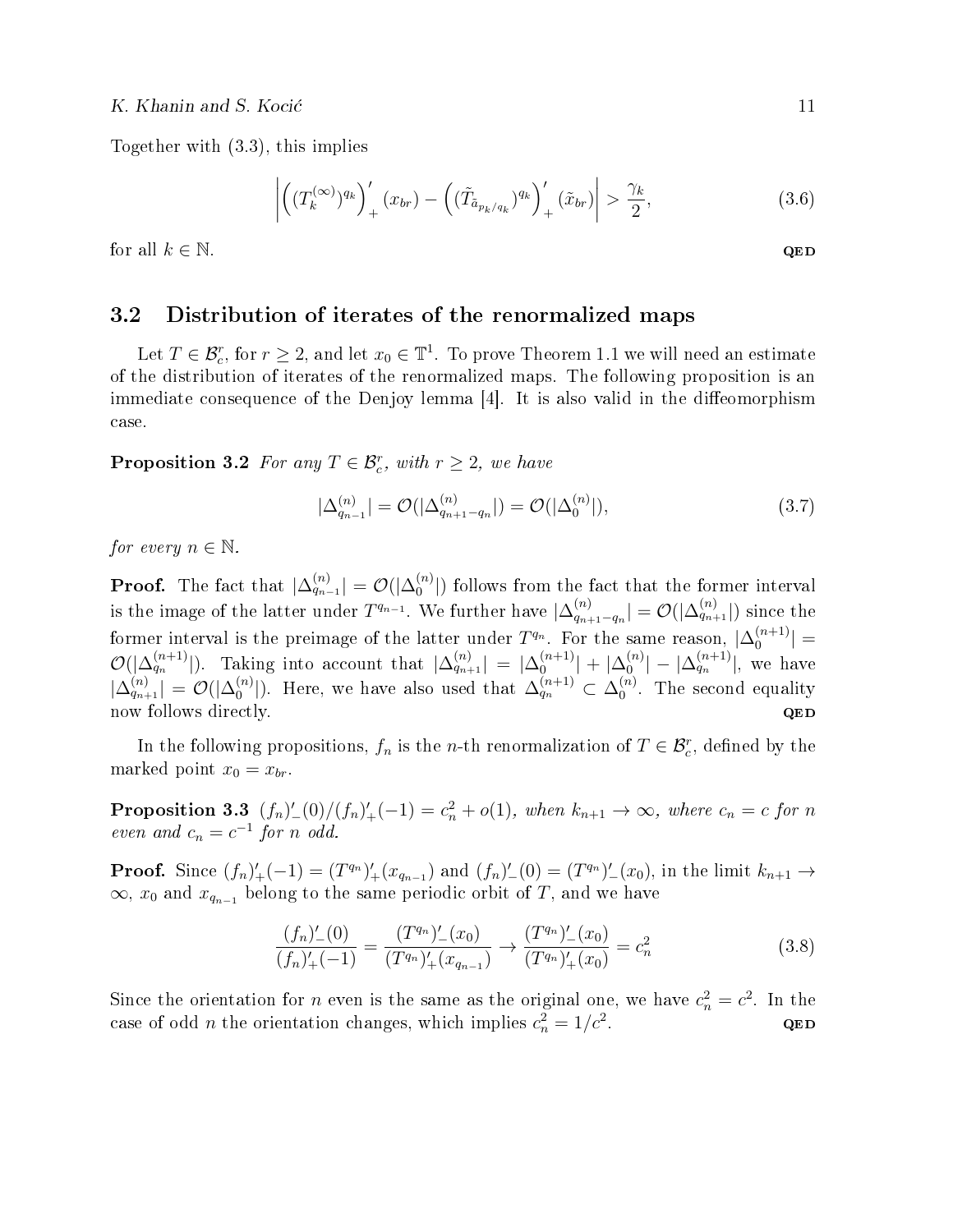**Proposition 3.4** Let  $0 < \epsilon < 1/2$  and let  $n_1$  and  $n_2$  be the numbers of elements of the set  ${f_n^j(-1): j = 1, \ldots, k_{n+1}}$  that belong to the intervals  $I_1 = [-1, -1 + \epsilon]$  and  $I_2 = [-\epsilon, 0],$ respectively. If  $b_1 = (f_n)'_+(-1)$  and  $b_2 = (f_n)'_-(0)$ , then, for sufficiently large even n, if  $0 < c < 1$ , and odd n if  $c > 1$ , we have, for large  $k_{n+1}$ ,

$$
n_1 = \sigma k_{n+1} + \mathcal{O}(\ln k_{n+1}),
$$
  
\n
$$
n_2 = (1 - \sigma)k_{n+1} + \mathcal{O}(\ln k_{n+1}),
$$
\n(3.9)

where  $\sigma = \frac{\ln b_2}{\ln b_1 - 1}$  $\frac{\ln b_2}{\ln b_1^{-1} + \ln b_2}$ . Also, for any  $\varkappa > 0$  and sufficiently large  $k_{n+1}$  (depending on  $\varkappa$ ),

$$
\mathcal{O}(b_1^{-(\sigma+\varkappa)k_{n+1}}) \le |f_n(-1)+1| \le \mathcal{O}(b_1^{-(\sigma-\varkappa)k_{n+1}}).
$$
\n(3.10)

**Proof.** Let us consider two subintervals of  $[-1, 0]$ :  $I_1(k_{n+1}) = [-1, -1 + 1/k_{n+1}]$  and  $I_2(k_{n+1}) = [f_n^{k_{n+1}}(-1) - 1/k_{n+1}, f_n^{k_{n+1}}(-1)].$  Let the number of points in  $\{f_n^j(-1) : j = 1\}$  $1, \ldots, k_{n+1}$ , that belong to these two intervals be denoted by  $m_1$  and  $m_2$ , respectively. Then,  $m_1 + m_2 = k_{n+1} + \mathcal{O}(\ln k_{n+1})$ , since the number of points outside of the union of these two intervals is of the order of  $\ln k_{n+1}$ . If  $b_1 = (f_n)'_+(-1)$  and  $b_2 = (f_n)'_-(0)$ , and  $M = \max_{x \in [-1,0]} |f''_n(x)|$ , then

$$
\mathcal{O}(b_1^{-m_1}) \le |f_n(-1) + 1| \le \mathcal{O}\left(b_1^{-m_1} \left(1 - \frac{M}{b_1 k_{n+1}}\right)^{-m_1}\right),
$$
\n
$$
\mathcal{O}(b_2^{m_2}) \le |f_n^{k_{n+1}}(-1) - f_n^{k_{n+1}-1}(-1)| \le \mathcal{O}\left(b_2^{m_2} \left(1 + \frac{2M}{b_2 k_{n+1}}\right)^{m_2}\right),
$$
\n(3.11)

where the last inequality is obtained under the assumption  $|f_n^{k_{n+1}}(-1)| < 1/k_{n+1}$ . Here, we have also used the fact that for sufficiently large even n, if  $0 < c < 1$ , and odd n, if  $c > 1$ , the renormalizations are concave downwards. It follows from Proposition 3.2 that  $|f_n(-1)+1| = \mathcal{O}(|f_n^{k_{n+1}}(-1)-f_n^{k_{n+1}-1}(-1)|)$ . Since both  $m_1, m_2 < k_{n+1}$ , this implies that  $b_1^{-m_1} = \mathcal{O}(b_2^{m_2})$ . Therefore,

$$
m_1 = \frac{\ln b_2}{\ln b_1^{-1} + \ln b_2} k_{n+1} + \mathcal{O}(\ln k_{n+1})
$$
  
\n
$$
m_2 = \frac{\ln b_1^{-1}}{\ln b_1^{-1} + \ln b_2} k_{n+1} + \mathcal{O}(\ln k_{n+1})
$$
\n(3.12)

The first inequality in (3.11) also show that  $|f_n^{k_{n+1}}(-1)| < O(b_1^{-m_1}) < 1/k_{n+1}$ , for  $m_1 >$  $C_1k_{n+1}$ ,  $C_1 > 0$ , and sufficiently large  $k_{n+1}$ . The claim now follows from the fact that the number of points of  $\{f_n^j(-1) : j = 1, \ldots, k_{n+1}\},$  in the intervals  $I_1 \setminus I_1(k_{n+1})$  and  $I_2\backslash I_2(k_{n+1})$  is of the order of  $\ln k_{n+1}$ .

The estimate  $(3.10)$  follows from the first inequalities in  $(3.11)$  and  $(3.12)$ . QED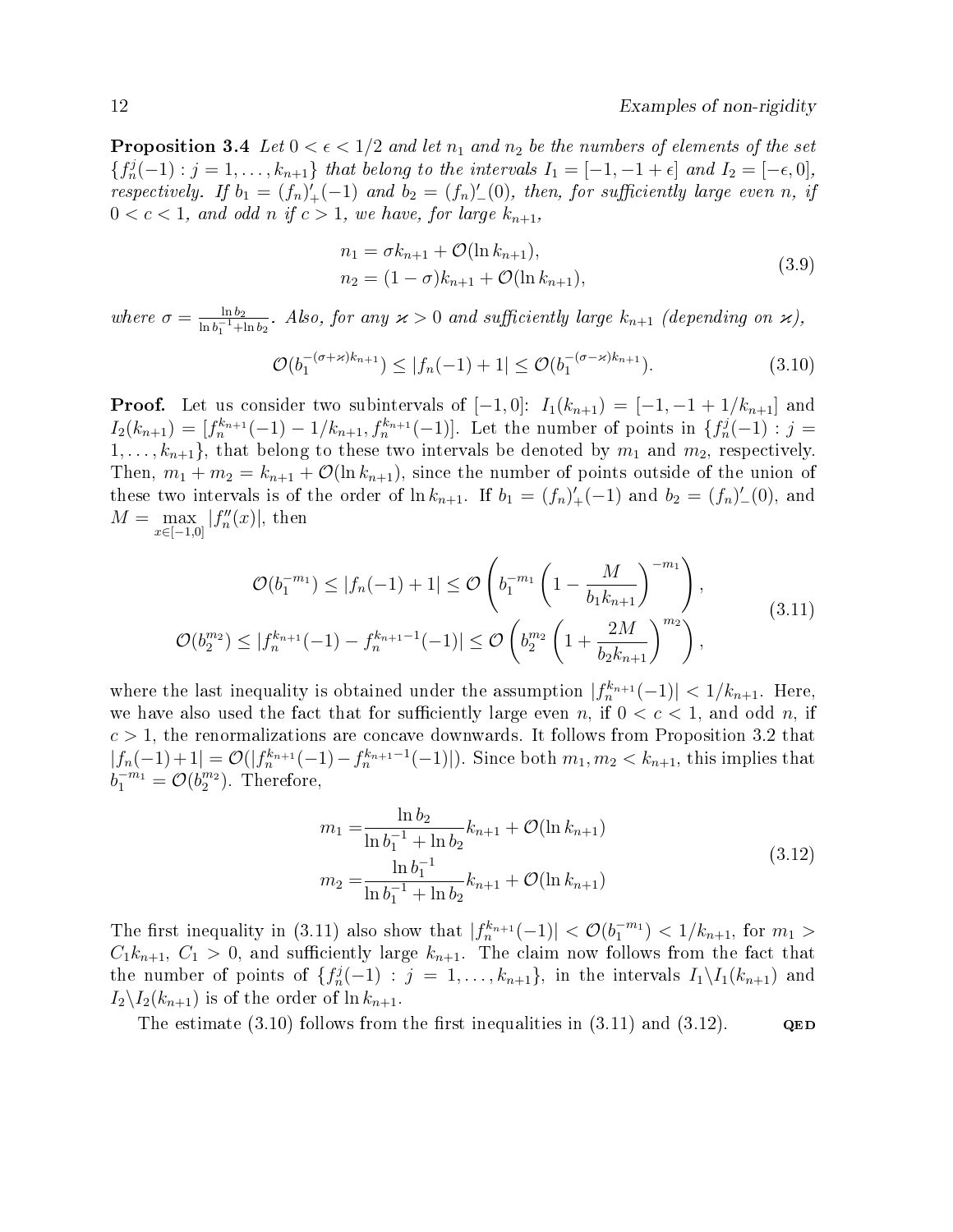## 3.3 The proof of Theorem 1.1

Let  $\omega : [0, \infty) \to [0, \infty)$  be a modulus of continuity. We would like to construct two analytic circle maps with the same irrational rotation number and the same size of the break for which no conjugacy admits  $\omega$  as the modulus of continuity. We begin by considering the conjugacy that maps the break point of one of the maps into the break point of the other.

**Lemma 3.5** Let  $s_m$  be any sequence of positive numbers diverging to infinity. Then, there exists a sequence of natural numbers  $\ell_m$  diverging to infinity, an  $N \in \mathbb{N}$ , and two analytic circle maps  $T_{\rho}$  and  $\tilde{T}_{\rho}$  in  $\mathcal{B}_{c}^{\omega}$ , with the same irrational rotation number

$$
\rho = [\bar{1}(N), \ell_1, 1, \ell_2, 1, \ell_3 \dots],
$$

and with a break of size  $c \neq 1$ , located at  $x_{br} = x_0$  and  $\tilde{x}_{br} = \tilde{x}_0$ , respectively, such that the following holds. For all  $m \geq 0$ , there exists  $j \in \mathbb{N}$ ,  $1 \leq j \leq \ell_{m+1}$ , such that for  $n = N + 2m$ ,

$$
\max\left\{\frac{|\Delta_{q_{n-1}+jq_n}|}{\omega(|\tilde{\Delta}_{q_{n-1}+jq_n}^{(n)}|)}, \frac{|\tilde{\Delta}_{q_{n-1}+jq_n}^{(n)}|}{\omega(|\Delta_{q_{n-1}+jq_n}^{(n)}|)}\right\} > s_m.
$$
\n(3.13)

Here,  $\bar{1}(N)$  stands for a N digit string  $1, \ldots, 1$ . If  $0 < c < 1$ , then N is even. If  $c > 1$ , then N is odd.

**Proof.** Let T and  $\widetilde{T}$  be two maps whose existence is guaranteed in Lemma 3.1. Consider the families of maps  $T_a$  and  $\tilde{T}_{\tilde{a}}$ . It is well known [15] that one can choose N large enough such that for all  $m \in \mathbb{N} \cup \{0\}$ , the graphs of the *n*-th renormalizations  $f_n^{(m)}$  and  $\tilde{f}_n^{(m)}$ (defined with marked points  $x_0$  and  $\tilde{x}_0$  being the corresponding break points  $x_{br}$  and  $\tilde{x}_{br}$ ,  $n = N + 2m$ , of the maps  $T_m$  and  $\tilde{T}_m$ , in these families, with parameter values corresponding to rational rotation numbers  $\rho_{N,m} = [\bar{1}(N), \ell_1, 1, \ell_2, 1, \ldots, \ell_m, 1]$ , and the break point belonging to the periodic orbit, are concave downwards. It follows from Lemma 3.1 that  $| (f_n^{(m)})'_+(-1) - (\tilde{f}_n^{(m)})'_+(-1) | = \gamma(n) > 0$ . Here, we have also used the fact that  $(f_n^{(m)})'_+(-1) = (T_m^{q_n})'_+(x_{br})$  and  $(\tilde{f}_n^{(m)})'_+(-1) = (\tilde{T}_m^{q_n})'_+(\tilde{x}_{br})$ .

Now, let  $T_\rho$  and  $\widetilde{T}_\rho$  be the corresponding maps in the families  $T_a$  and  $\widetilde{T}_{\tilde{a}}$ , with the irrational rotation number  $\rho = [\bar{1}(N), \ell_1, 1, \ell_2, 1, \ldots, \ell_m, 1, \ldots]$ . For any given m, and sufficiently large  $\ell_{m+1}$ , the  $n = N + 2m$ -th renormalizations  $f_n$  and  $\tilde{f}_n$  of  $T_\rho$  and  $T_\rho$ are also concave downwards and satisfy the estimate  $|b_1 - \tilde{b}_1| > \gamma(n)/2 > 0$ , where  $b_1 = (f_n)'_+(-1)$  and  $\tilde{b}_1 = (\tilde{f}_n)'_+(-1)$ . Note that the last estimate holds uniformly in the future  $\ell_j$ ,  $j > m + 1$ , provided that  $\ell_{m+1}$  is large enough.

To be specific, assume, without loss of generality, that  $b_1 - \tilde{b}_1 > \gamma(n)/2 > 0$ . Let  $\epsilon(n) > 0$  be given and let the corresponding numbers of points from Proposition 3.4 for  $f_n$  and  $\tilde{f}_n$  in the interval  $[-1, -1 + \epsilon(n)]$  be denoted by  $n_1$  and  $\tilde{n}_1$ , respectively.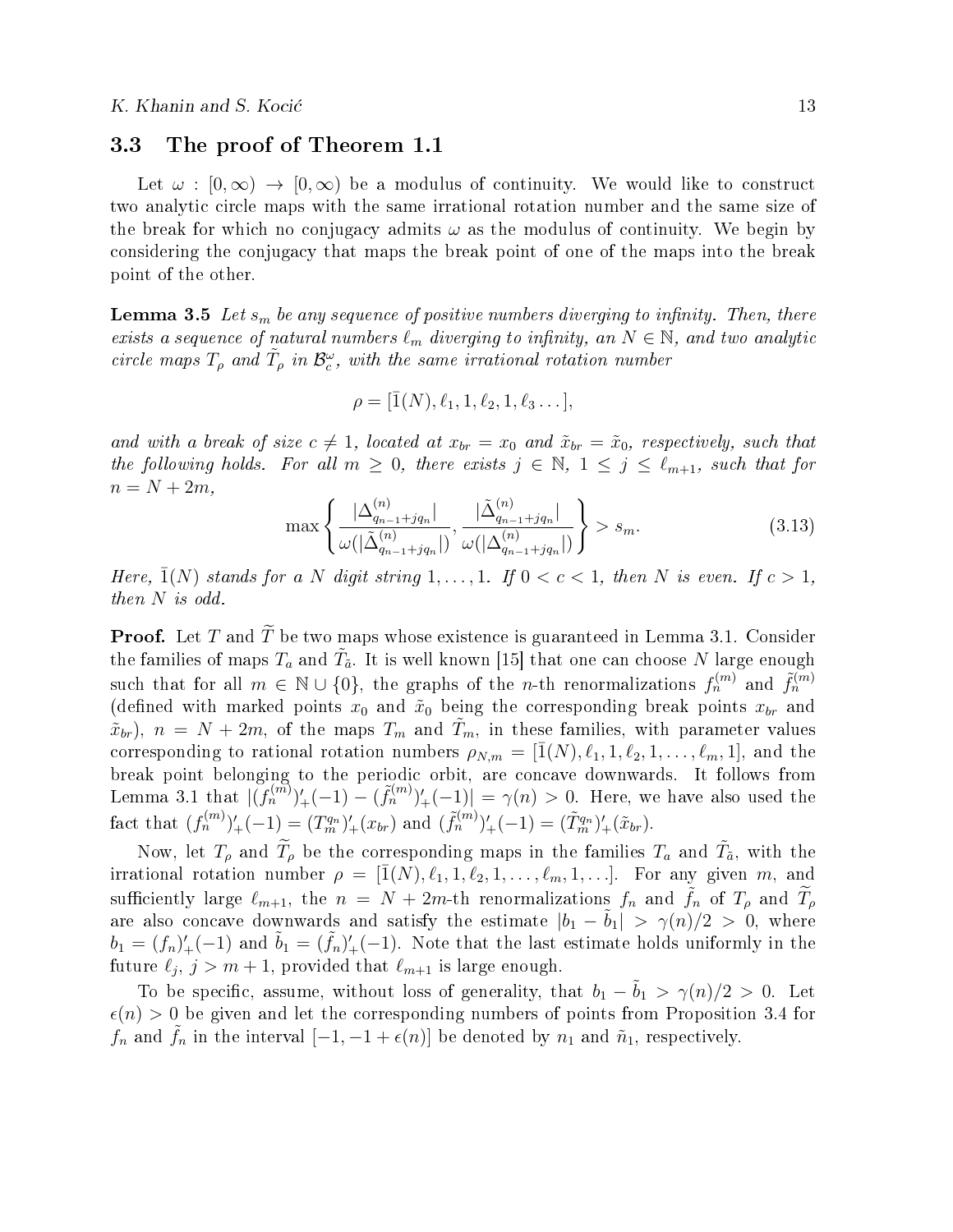From Proposition 3.4 and Proposition 3.3, we obtain

$$
\tilde{n}_1 - n_1 = \left(\frac{\ln \tilde{b}_2}{\ln(c_n^2 + o(1))} - \frac{\ln b_2}{\ln(c_n^2 + o(1))}\right) \ell_{m+1} + \mathcal{O}(\ln \ell_{m+1}),\tag{3.14}
$$

and therefore

$$
\tilde{n}_1 - n_1 = \frac{\ln(\tilde{b}_2/b_2)}{\ln c_n^2} \ell_{m+1} + o(\ell_{m+1}) = \frac{\ln(\tilde{b}_1/b_1)}{\ln c_n^2} \ell_{m+1} + o(\ell_{m+1}).\tag{3.15}
$$

We further obtain

$$
\tilde{n}_1 - n_1 > \frac{\ln\left(1 + \frac{\gamma(n)}{2\tilde{b}_1}\right)}{|\ln c^2|} \ell_{m+1} + o(\ell_{m+1}) > \frac{\gamma(n)}{4\tilde{b}_1|\ln c^2|} \ell_{m+1} + o(\ell_{m+1}),\tag{3.16}
$$

for  $\gamma(n) < 2\tilde{b}_1$ . This inequality gives us that, for sufficiently small  $\epsilon(n) > 0$ , and sufficiently large  $\ell_{m+1}$ , we have  $n_1 < \tilde{n}_1$ , and that the difference  $\tilde{n}_1 - n_1$  is of the order of  $\ell_{m+1}$ .

Recall now that

$$
|\Delta_{q_{n-1}+jq_n}^{(n)}| = |f_n^j(-1) - f_n^{j-1}(-1)||\Delta_0^{(n-1)}|.
$$
\n(3.17)

For sufficiently small  $\epsilon(n) > 0$ , there exists  $b > 1$  such that  $\tilde{f}'_n(x) > b$ , for  $x \in$  $(-1, -1 + \epsilon(n))$ . Therefore, using the monotonicity of  $\omega$ , we have

$$
\frac{|\Delta_{q_{n-1}+n_1q_n}^{(n)}|}{\omega(|\widetilde{\Delta}_{q_{n-1}+n_1q_n}^{(n)}|)} \ge \frac{|f_n^{n_1}(-1) - f_n^{n_1-1}(-1)||\Delta_0^{(n-1)}|}{\omega(|\widetilde{f}_n^{\tilde{n}_1}(-1) - \widetilde{f}_n^{\tilde{n}_1-1}(-1)||\widetilde{\Delta}_0^{(n-1)}|b^{-(\tilde{n}_1-n_1)}}.
$$
\n(3.18)

Now, by the definition of  $n_1$  and  $\tilde{n}_1$ , and properties of geometric progressions, the lengths  $|f_n^{n_1}(-1) - f_n^{n_1-1}(-1)|$  and  $|\tilde{f}_n^{\tilde{n}_1}(-1) - \tilde{f}_n^{\tilde{n}_1-1}(-1)|$  are of the order of  $\epsilon(n)$ .

The estimates above, together with the fact that for fixed N, m and  $\ell_i$ ,  $i = 1, \ldots, m$ ,  $|\Delta_0^{(n-1)}|$  $\binom{n-1}{0}$  and  $|\tilde{\Delta}_0^{(n-1)}\rangle$  $\binom{n-1}{0}$  can be bounded uniformly in  $\ell_{m+1}$ , imply that for every  $s_m > 0$  and for sufficiently large  $\ell_{m+1}$ , we have

$$
\frac{|\Delta_{q_{n-1}+n_1q_n}^{(n)}|}{\omega(|\widetilde{\Delta}_{q_{n-1}+n_1q_n}^{(n)}|)} \ge s_m.
$$
\n(3.19)

Here, we have also used that  $\omega(|x|) \to 0$ , as  $|x| \to 0$ . The claim follows, since the sequence  $\ell_m$  can be constructed inductively in m.  $QED$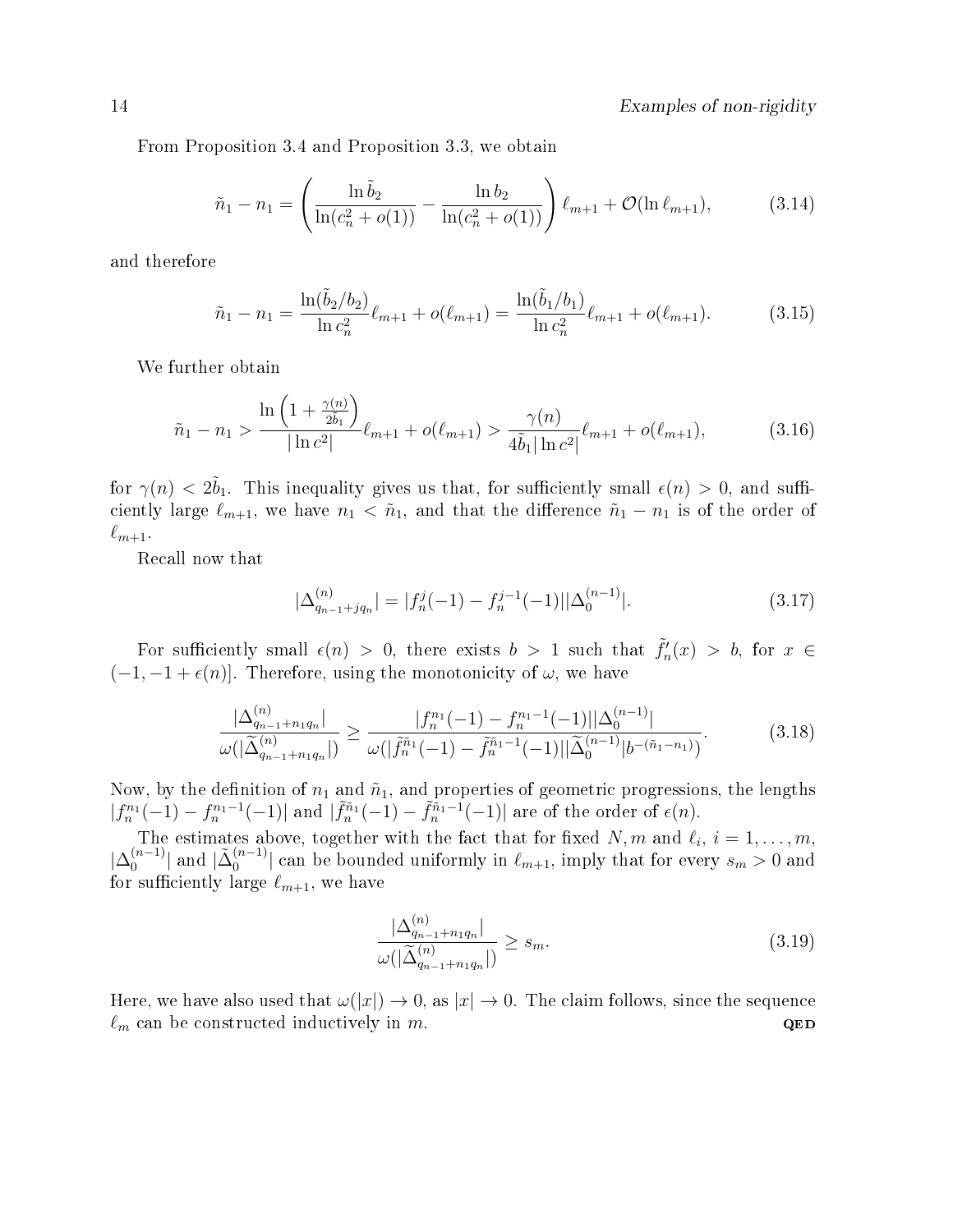**Remark 5** Lemma 3.5 shows that for the constructed maps  $T_\rho$  and  $\tilde{T}_\rho$  in  $\mathcal{B}_c^\omega$ , the conjugacy that maps the break point of one of the maps into the break point of the other does not admit  $\omega$  as the modulus of continuity. In particular, this implies that for these two maps there is no conjugacy which is  $C^1$ -smooth.

To prove Theorem 1.1, we also need to consider conjugacies that map the break point of one of the maps into an arbitrary point of the circle. In the following, we will consider renormalizations and renormalization segments in the situations when the marked point  $x_0$  of a map T can be different from the break point of the considered map. We emphasize this by explicitly including  $x_0$  in the notation.

**Proof of Theorem 1.1.** As in the proof of Lemma 3.5, we start with two maps T and  $T$  whose existence is guaranteed by Lemma 3.1, and consider the corresponding families of maps  $T_a$  and  $\tilde{T}_{\tilde{a}}$ . We will also use the notation from the proof of Lemma 3.5. As stated in the proof of Lemma 3.5, one can choose N large enough such that for all  $m \in \mathbb{N} \cup \{0\}$ , the graphs of the *n*-th renormalizations  $f_n^{(m)}$  and  $\tilde{f}_n^{(m)}$  are concave downwards. Moreover, if N is large enough, then for any point  $x_0 \in \mathbb{T}^1$  and all  $m \in \mathbb{N} \cup \{0\}$ , there exists a point  $z_n^{(m)}$  such that the graph of the *n*-th renormalization  $f_n^{(m)}(x_0)$  of  $T_m$ , defined with the marked point  $x_0$ , is concave downwards in  $[-1, z_n^{(m)}]$  and  $[z_n^{(m)}, 0]$ . If  $x_0$  is a point on the orbit of  $x_{br}$  under  $T_m$ , then  $z_n^{(m)} = -1$ ; otherwise,  $z_n^{(m)}$  is a point in the interior of the interval  $[-1,0]$ . In fact,  $z_n^{(m)}$  is just the renormalization of a point of the trajectory  $T_m^i$ ,  $0 \leq i \leq q_n$ , which belongs to the corresponding interval. Since  $(f_n^{(m)}(x_0))'_+(z_n^{(m)}) = (T_m^{q_n})'_+(x_{br})$  and  $(\tilde{f}_n^{(m)})'_+(-1) = (\tilde{T}_m^{q_n})'_+(\tilde{x}_{br})$ , Lemma 3.1 implies,  $|(f_n^{(m)}(x_0))'_{+}(z_n^{(m)}) - (\tilde{f}_n^{(m)})'_{+}(-1)| = \gamma(n) > 0.$ 

We choose now the maps  $T_\rho$  and  $\tilde{T}_\rho$  in the families  $T_a$  and  $\tilde{T}_a$ , with the irrational rotation number  $\rho = [\bar{1}(N), \ell_1, 1, \ell_2, 1, \ldots, \ell_m, 1, \ldots]$ . For any fixed m, and sufficiently large  $\ell_{m+1}$ , the  $n = N + 2m$ -th renormalizations  $f_n$  and  $\tilde{f}_n$  of  $T_\rho$  and  $\tilde{T}_\rho$  are also concave downwards. Moreover, for any  $x_0 \in \mathbb{T}^1$ , there exists  $z_n \in [-1,0)$  such that the graph of the *n*-th renormalization  $f_n(x_0)$  of  $T_\rho$ , defined with the marked point  $x_0$ , is concave downwards in the intervals  $[-1, z_n]$  and  $[z_n, 0]$ . Here,  $z_n$  is the unique point in  $(-1, 0)$ where the derivative of  $f_n(x_0)$  has a break, if such a point exists; otherwise,  $z_n = -1$ .

For a given m and  $n = N + 2m$ , we choose a small  $\epsilon(n) > 0$  and consider three cases: (i)  $-\epsilon(n) < z_n^{(m)} \leq 0$ , (ii)  $-1 \leq z_n^{(m)} < -1 + \epsilon(n)$ , and (iii)  $-1 + \epsilon(n) \leq z_n^{(m)} \leq -\epsilon(n)$ .

In case (i), we first assume  $(f_n^{(m)}(x_0))'_+(z_n^{(m)}) - (\tilde{f}_n^{(m)})'_+(-1) = \gamma(n)$ . Therefore, we have  $(f_n^{(m)}(x_0))_+'(-1) - (\tilde{f}_n^{(m)})_+'(-1) > 3\gamma(n)/4$ , if  $\epsilon(n)$  is small enough. Furthermore, if  $\ell_{m+1}$  is sufficiently large, we have the estimate  $b_1-\tilde{b}_1 > \gamma(n)/2$ , where  $b_1 = (f_n(x_0))_+'(-1)$ and  $\tilde{b}_1 = (\tilde{f}_n)'_+(-1)$ , uniformly in  $\ell_j$ , for  $j > m+1$ . Moreover, if  $\epsilon(n)$  is sufficiently small, then there exists  $b > 1$  such that  $\tilde{f}'_n(x) > b$  for  $x \in [-1, -1 + \epsilon(n)]$ . This estimate is also uniform in  $\ell_j$  for  $j > m + 1$ , if  $\ell_{m+1}$  has been chosen sufficiently large. The number of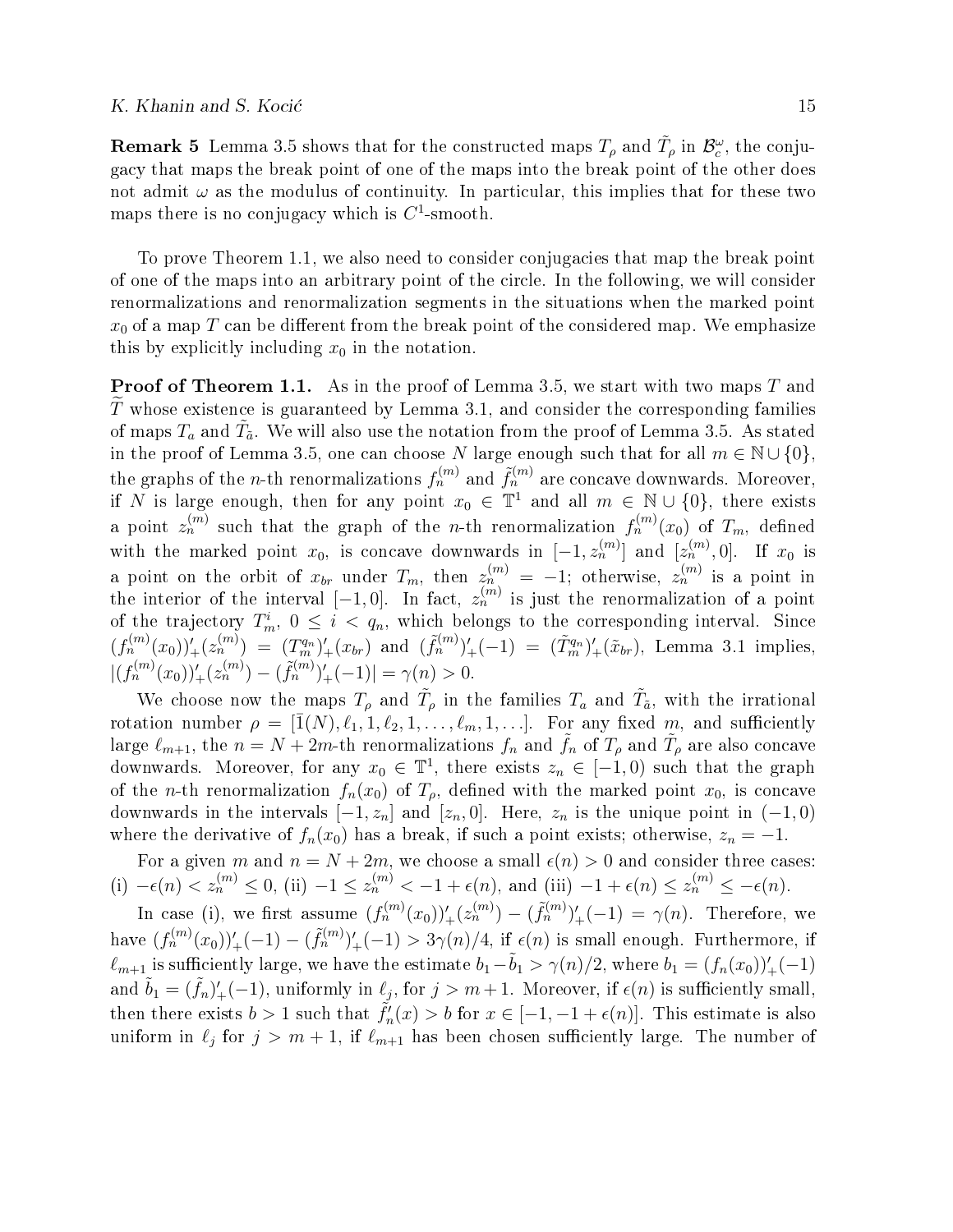points  $n_1$  and  $\tilde{n}_1$  of  $\{f_n(x_0)^j(-1) : j = 1, \ldots, \ell_{m+1}\}\$  and  $\{(\tilde{f}_n)^j(-1) : j = 1, \ldots, \ell_{m+1}\}\$ in the interval  $[-1, -1 + \epsilon(n)]$  can now be estimated using Propositions 3.2–3.4. Notice that  $\tilde{n}_1$  is the same as in the proof of Lemma 3.5, while  $n_1$  is now smaller or equal to that of the proof of Lemma 3.5, which will be here denoted by  $n_1^0$ . Since we still have the same lower bound on  $\tilde{n}_1 - n_1$ , we can apply the same arguments as in Lemma 3.5, to show that for any given  $s_m > 0$  and sufficiently large  $\ell_{m+1}$ ,

$$
\frac{|\Delta_{q_{n-1}+n_1q_n}^{(n)}(x_0)|}{|\widetilde{\Delta}_{q_{n-1}+n_1q_n}^{(n)}|} \ge s_m,
$$
\n(3.20)

uniformly in  $\ell_j$ , with  $j > m + 1$ .

Consider now the case  $(\tilde{f}_n^{(m)})'_+(-1) - (f_n^{(m)}(x_0))'_+(z_n^{(m)}) = \gamma(n)$ . If  $n_1 \leq \tilde{n}_1$ , then, for any  $s_m > 0$  and for sufficiently small  $\epsilon(n)$ , there exists  $\tilde{b} \in (\tilde{b}_1 - \gamma(n)/4, \tilde{b}_1)$ , such that

$$
\frac{|\Delta_{q_{n-1}}^{(n)}(x_0)|}{|\widetilde{\Delta}_{q_{n-1}}^{(n)}|} \ge \frac{b_1^{-n_1}|f_n(x_0)^{n_1}(-1) - f_n(x_0)^{n_1-1}(-1)||\Delta_0^{(n-1)}(x_0)|}{\tilde{b}^{-\tilde{n}_1}|f_n(x_0)^{\tilde{n}_1}(-1) - f_n(x_0)^{\tilde{n}_1-1}(-1)||\widetilde{\Delta}_0^{(n-1)}|} \ge s_m,
$$
\n(3.21)

for sufficiently large  $\ell_{m+1}$ . Here, we have also used the fact that all of the quantities involved, other than  $n_1$  and  $\tilde{n}_1$ , are bounded uniformly in  $\ell_{m+1}$ . If, on the other hand,  $n_1 > \tilde{n}_1$ , then

$$
\frac{|\Delta_{q_{n-1}}^{(n)}(x_0)|}{|\widetilde{\Delta}_{q_{n-1}}^{(n)}|} \ge \frac{|\Delta_{q_{n-1}+\tilde{n}_1q_n}^{(n)}(x_0)|b_1^{-\tilde{n}_1}}{|\widetilde{\Delta}_{q_{n-1}+\tilde{n}_1q_n}^{(n)}|\tilde{b}^{-\tilde{n}_1}},
$$
\n(3.22)

and, therefore, if

$$
\frac{|\widetilde{\Delta}_{q_{n-1}+\tilde{n}_1q_n}^{(n)}|}{|\Delta_{q_{n-1}+\tilde{n}_1q_n}^{(n)}(x_0)|} < s_m,\tag{3.23}
$$

then the right hand side of (3.22) is greater than or equal to  $s_m$ , provided that  $\ell_{m+1}$  is chosen sufficiently large.

Similar arguments can be applied in case (ii). The only difference is that now one has to iterate backwards  $f_n(x_0)$  and  $\tilde{f}_n$  starting from  $[f_n(x_0)^{-1}(0), 0]$  and  $[\tilde{f}_n^{-1}(0), 0]$ .

Finally, in case (iii), we notice that there exists  $\delta(n) > 0$  such that  $|f_n^{(m)}(x_0)(-1) |(-1)| > \delta(n)$ . Furthermore, if  $\ell_{m+1}$  is sufficiently large, then  $|f_n(x_0)(-1)-(-1)| > \delta(n)/2$ . uniformly in  $\ell_j$ , for  $j > m + 1$ . Since, by Proposition 3.4,

$$
|\tilde{\Delta}_{q_{n-1}}^{(n)}| \le \mathcal{O}(\tilde{b}_1^{-(\sigma - \varkappa)\ell_{m+1}})|\tilde{\Delta}_0^{(n-1)}|,\tag{3.24}
$$

we immediately obtain for any  $s_m > 0$ , and  $\ell_{m+1}$  sufficiently large,

$$
\frac{|\Delta_{q_{n-1}}^{(n)}(x_0)|}{|\tilde{\Delta}_{q_{n-1}}^{(n)}|} \ge \frac{|f_n(x_0)(-1) + 1||\Delta_0^{(n-1)}(x_0)|}{\mathcal{O}(\tilde{b}_1^{-(\sigma - \varkappa)\ell_{n+1}}|\tilde{\Delta}_0^{(n-1)}|)} \ge \frac{\delta(n)\min_{x_0 \in \mathbb{T}^1} |\Delta_0^{(n-1)}(x_0)|}{2\mathcal{O}(\tilde{b}_1^{-(\sigma - \varkappa)\ell_{n+1}}|\tilde{\Delta}_0^{(n-1)}|)} \ge s_m. \tag{3.25}
$$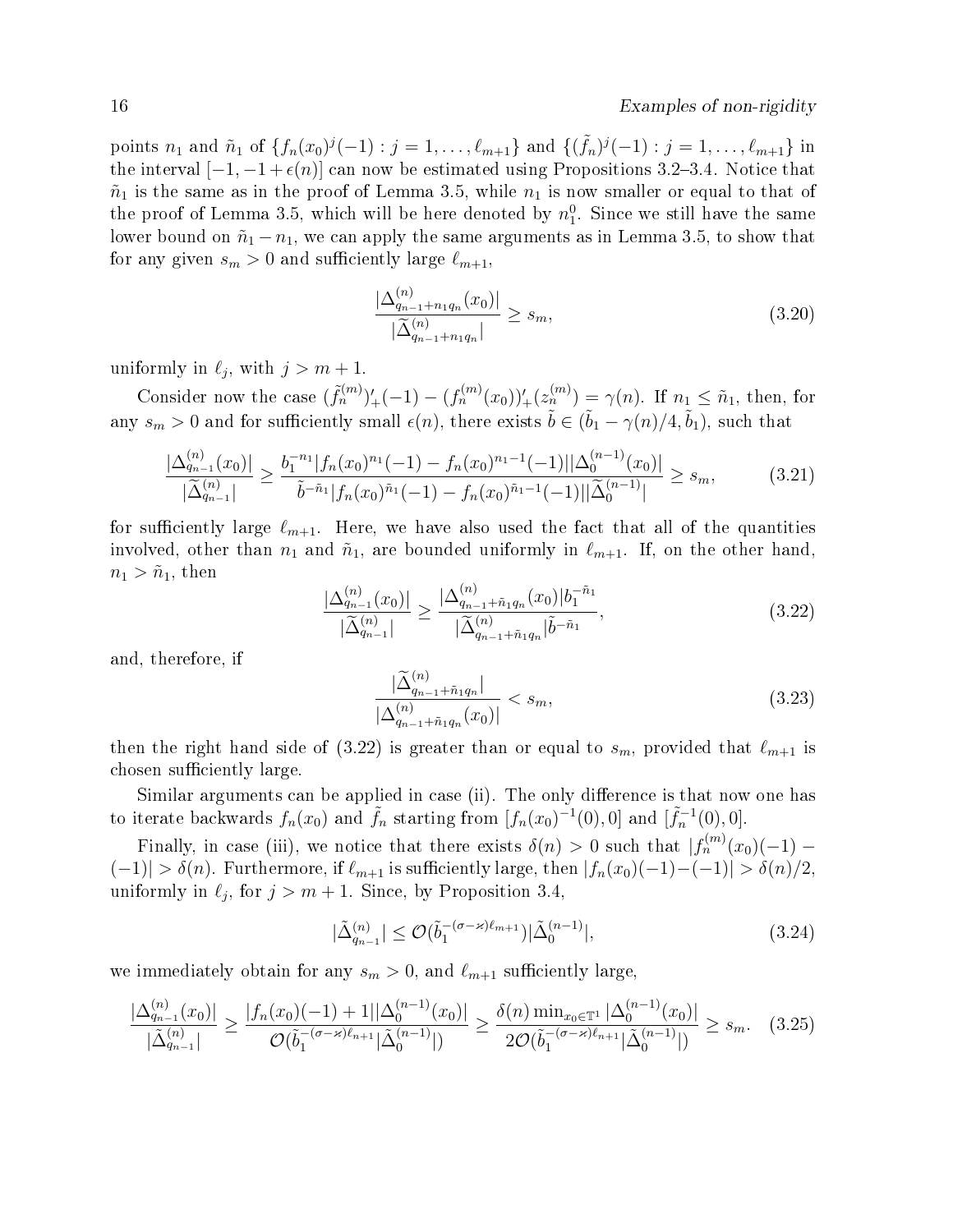Now, we can choose  $\ell_{m+1}$  large enough such that all of the above conditions are satisfied. This inductive procedure for  $\ell_{m+1}$  provides the construction of the rotation number  $\rho$ . It is easy to see that for the two constructed maps  $T_{\rho}$  and  $\tilde{T}_{\rho}$ , no topological conjugacy between them is Lipshitz continuous. QED

## 3.4 A non-rigidity result for smooth diffeomorphisms

In this section, we construct examples of smooth (i.e. analytic) circle diffeomorphisms with irrational rotation numbers for which the conjugacy to the rigid rotation can be as "bad" as possible. Theorem 3.6 below is well-understood by the experts. We give a simple proof here for completeness of the presentation. Another reason for its inclusion is that we were not able to find any reference for such a result. We focus on the modulus of continuity of the conjugacy and do not discuss the singularity of the invariant measure.

Consider a circle diffeomorphism T, and the corresponding family  $T_a = T + a$ . As before, denote  $[a_{p/q}^{(1)}, a_{p/q}^{(2)}]$  the mode-locking interval associated to an arbitrary rational rotation number  $0 \le p/q < 1$ . Let us call a diffeomorphism T "regular" if for all  $p/q$ , the maps  $T^q$  $a_{p/q}^{\left( 1\right) }$ and  $T^q$  $a_{p/q}^{\left( 2\right) }$ are not the identity maps. In other words, we require that not all points of the circle are periodic points for  $T_{a_{p/q}^{(i)}}$ ,  $i = 1, 2$ .

**Theorem 3.6** Let  $T$  be a "regular" circle diffeomorphism. Then, for any modulus of continuity  $\omega$ , there exists an irrational rotation number  $\rho$  such that the map  $T_{a_{\rho}}$  has no conjugacy with the rigid rotation  $R_\rho : x \mapsto x + \rho$  which admits  $\omega$  as the modulus of continuity.

**Proof.** Let  $s_n$ ,  $n \in \mathbb{N}$ , be any positive sequence diverging to infinity. As in the previous section, we construct the sequence of partial quotients  $k_n$  inductively in  $n \in \mathbb{N}$ . For a given *n*, consider the rational rotation number  $p_n/q_n = [k_1, \ldots, k_n]$  and the corresponding map  $T_n = T_{a_{p_n/q_n}^{(i)}}$ , where  $i = 1$  if n is odd and  $i = 2$  if n is even. Let  $x_n \in \mathbb{T}^1$  be any point on the circle which does not belong to a periodic orbit of  $T_n$ . Then, there exists  $\delta(n) > 0$ , such that the length of the interval  $[x_n, T_n^{q_n} x_n]$  is bounded below by  $\delta(n)$ . Therefore, if  $k_{n+1}$  is chosen large enough, then the interval  $\Delta_n = [x_n, T_{\rho}^{q_n} x_n]$  satisfies bound  $|\Delta_n| \geq \delta(n)/2 > 0$ , uniformly in  $k_j$  for  $j > n+1$ . Here,  $T_\rho = T_{a_\rho}$ , and  $\rho$  is an irrational number whose first n partial quotients agree with those of  $p_n/q_n$ . If  $\varphi : \mathbb{T}^1 \to \mathbb{T}^1$  is any conjugacy between the rigid rotation  $R_\rho$  and  $T_\rho$ , then the length of the corresponding interval  $\tilde{\Delta}_n = \varphi^{-1}(\Delta_n)$ ,  $|\Delta_n| = |q_n \rho - p_n| \to 0$  as  $k_{n+1} \to \infty$ .

Therefore, if  $k_{n+1}$  is chosen large enough, then

$$
\frac{|\Delta_n|}{\omega(|\widetilde{\Delta}_n|)} \ge \frac{\delta(n)}{2\omega(|q_n\rho - p_n|)} \ge s_n,
$$
\n(3.26)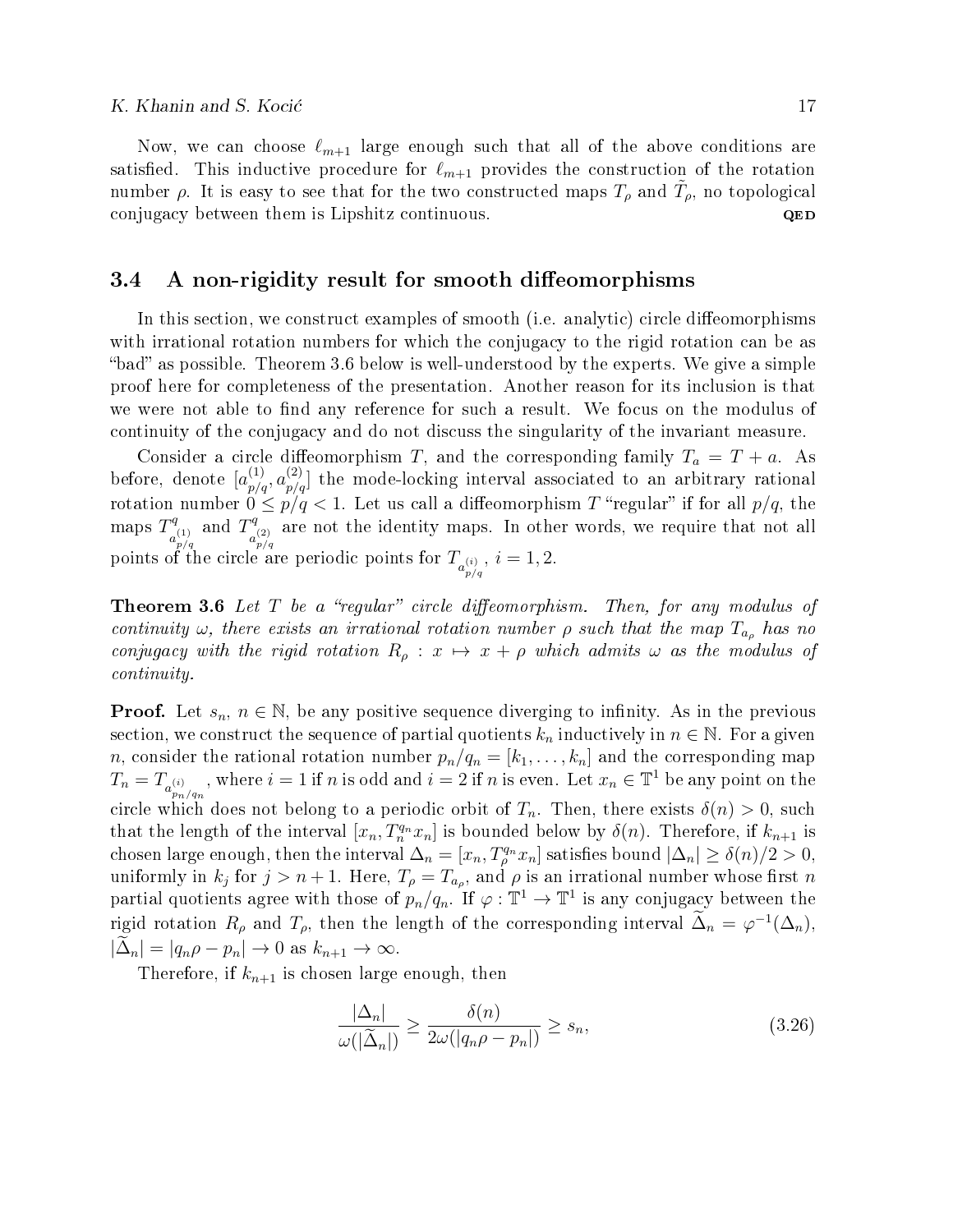uniformly in  $k_j$  for  $j > n + 1$ . The claim follows.  $QED$ 

# $4$  Examples of non- $C^{1+\alpha}$  rigidity

The proof of Theorem 1.2 can be obtained by extending the parabolic renormalization scheme of Avila from the case of critical circle maps considered in [2] to the case of circle maps with breaks. Since the proofs are almost the same, we will just describe the method and direct the reader for further details to [2].

We will consider the set A of irrational rotation numbers  $\rho \in (0,1)$ , with bounded oddnumbered entries  $k_{2n-1}$  in the continued fraction expansion of  $\rho$ , in the case  $0 < c < 1$ , or bounded even-numbered entries  $k_{2n}$ , in the case  $c > 1$ . As mentioned in the Introduction, these are the rotation numbers for which the distance to the diagonal at the end points for the concave renormalization graphs (see Figure 1b) is bounded. It follows from the analysis conducted in [12, 14], that  $C^1$  rigidity holds in this case. However, as we show below within set A,  $C^1$  rigidity cannot, in general, be extended to  $C^{1+\alpha}$  class of conjugacies, for some  $\alpha > 0$ .

We starts with all maps  $f : \mathbb{R} \to \mathbb{R}$ , satisfying  $f(x + 1) = f(x) + 1$ , which are  $C^r$ smooth outside the integer points at which the derivative has breaks of size  $c$ , and with the unique fixed point  $p \in (-1,0)$ , such that  $f'(p) = 1$ , and  $f''(p) > 0$ . For  $x \in (p, p+1)$ , we have  $f^{n}(x) \to p+1$  and  $f^{-n}(x) \to p$ , when  $n \to \infty$ . We then consider the family of translated maps  $f_{\epsilon} = f + \epsilon, \epsilon \geq 0$ . To define the parabolic renormalization, let us first define the maps  $\Phi_{f,n,\epsilon,+}$  and  $\Phi_{f,n,\epsilon,-}$  from  $(p, p+1)$  into R, by

$$
\Phi_{f,n,\epsilon,+}(x) = \frac{f''(p)n^2}{2} (f_{\epsilon}^n(x) - f_{\epsilon}^n(0)),
$$
  
\n
$$
\Phi_{f,n,\epsilon,-}(x) = \frac{f''(p)n^2}{2} (f_{\epsilon}^{-n}(x) - f_{\epsilon}^{-n}(0)).
$$
\n(4.1)

As  $n \to \infty$ , the sequences  $\Phi_{f,n,0,+}$  and  $\Phi_{f,n,0,-}$  converge C<sup>1</sup>-uniformly on compact sets to C<sup>1</sup>-homeomorphisms  $\Phi_{f,+} : (p, p+1) \to \mathbb{R}$  and  $\Phi_{f,-} : (p, p+1) \to \mathbb{R}$ , with break points in  $\{f^{-j}(0) : j = 0, 1, 2, \ldots\}$  and  $\{f^{j}(0) : j = 1, 2, \ldots\}$ , respectively. The sizes of the breaks of the derivatives of  $\Phi_{f,+}$  and  $\Phi_{f,-}$  at each of these points are c and  $c^{-1}$ , respectively. The homeomorphisms satisfy  $\Phi_{f,+}(f(x)) - \Phi_{f,+}(x) = 1$  and  $\Phi_{f,-}(f(x)) - \Phi_{f,-}(x) = -1$ .

We define the mapping  $R_0(f) = \Phi_{f,+} \circ \Phi_{f,-}^{-1}$  $\overline{f}_{f,-}^{-1} : \mathbb{R} \to \mathbb{R}$ , called the *parabolic renormalization* of f. One can show that  $R_0(f)$  is a lift of a  $C^1$  circle homeomorphism with a fixed point at 0 and breaks of size c at  $\{\Phi_{f,-}(f^j(0)) : j \in \mathbb{Z}\}\$ . The latter observation follows from

$$
(R_0(f))'(x) = \Phi_{f,+}'(\Phi_{f,+}^{-1}(x))(\Phi_{f,-}^{-1})'(x) = \frac{\Phi_{f,+}'(\Phi_{f,+}^{-1}(x))}{\Phi_{f,-}'(\Phi_{f,-}^{-1}(x))}.
$$
\n(4.2)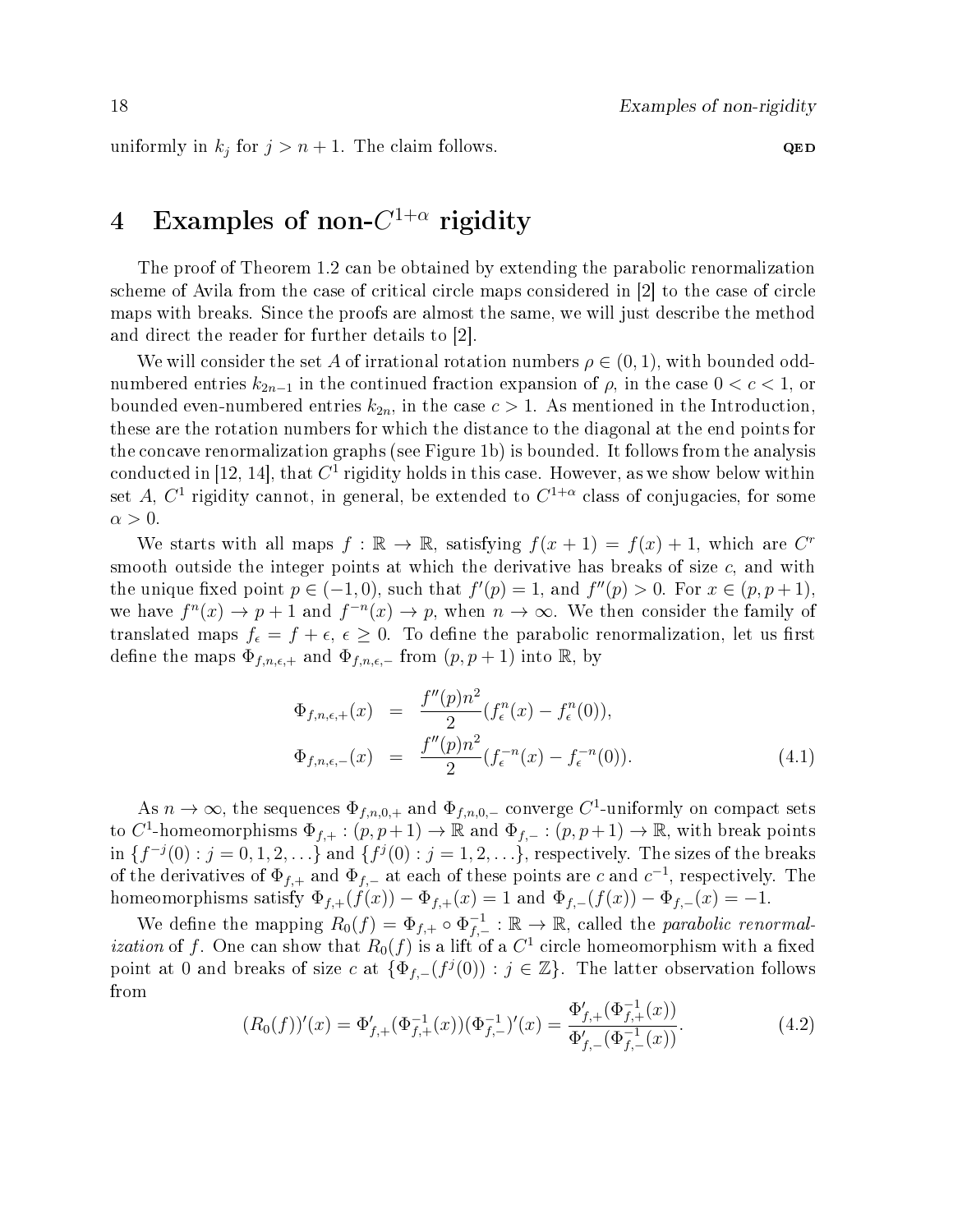Let H be the set of all C<sup>1</sup>-diffeomorphisms  $h : \mathbb{R} \to \mathbb{R}$ , with  $h(x+1) = h(x)$ ,  $h(0) = 0$ , endowed with the natural topology. Let  $K$  be a compact subset of  $H$ .

**Lemma 4.1** Let  $f_0, g_0 \in \mathcal{A}_c^{\omega}$ , with rational rotation numbers  $\frac{p}{q} \in \mathbb{Q}$ , and a parabolic periodic orbit. There exist sequences of maps  $f_n, g_n \in \mathcal{A}_c^\omega$ , such that  $f_n \to f_0$  and  $g_n \to g_0$ as  $n \to \infty$ , and for each n,  $f_n$  and  $g_n$  have the same irrational rotation number and there is no  $h \in \mathcal{K}$  such that  $h \circ f_n = g_n \circ h$ .

The proof of this Lemma is similar to the proof of Theorem 2.1 of [2]. It is based on the fact that arbitrarily close to a map  $f \in \mathcal{A}_c^{\omega}$ , with a rational rotation number and a parabolic periodic orbit, one can find a map  $g \in \mathcal{A}_{c}^{\omega}$ , whose parabolic renormalization differs from that for  $f$ .

Recall now that the set of all  $h \in \mathcal{H}$  which are  $C^{1+\alpha}$ -smooth for some  $\alpha > 0$  can be written as the union of a nested sequence of compact sets  $\mathcal{K}_n \subset \mathcal{K}_{n+1}$ . Let us endow  $\mathcal{A}_c^{\omega}$ with a complete metric d, compatible with natural topology.

**Lemma 4.2** Let  $f, g \in \mathcal{A}_{\varepsilon}^{\omega}$ , with rotation number  $\rho(f) = \rho(g) \in A$ . For every  $\epsilon > 0$ and  $k > 0$ , there exists  $\tilde{f}, \hat{g}$  such that  $\rho(\hat{f}) = \rho(\hat{g}) \in A$ ,  $d(f, \hat{f}), d(g, \hat{g}) < \epsilon$  and if  $d(\tilde{f},\hat{f}), d(\tilde{g},\hat{g}) < \delta$  then  $k! \rho(\tilde{f}) \notin \mathbb{Z}$  and there is no  $h \in \mathcal{K}_k$  such that  $h \circ \tilde{f} = \tilde{g} \circ h$ .

This proof follows easily from Lemma 4.1 and is similar to the proof of Lemma 3.1 in [2]. One first chooses two maps in  $\mathcal{A}_{c}^{\omega}$  with the same rational rotation number and parabolic periodic orbit, close to  $f$  and  $g$ , respectively; then, one constructs two maps  $\tilde{f}, \tilde{g} \in \mathcal{A}_{c}^{\omega}$  with the same irrational rotation number in A, close to f and g, respectively, such that there is no  $h \in \mathcal{K}_k$  which conjugates f and  $\tilde{g}$ .

**Proof of Theorem 1.2.** The proof of Theorem 1.2 follows from the proof of the main theorem of  $[2]$ . We first use Lemma 4.2 to construct inductively a sequence of maps  $f_n, g_n \in \mathcal{A}_c^{\omega}$  with the same irrational rotation numbers in A, such that there is no  $h \in \mathcal{K}_n$ such that  $h \circ \tilde{f}_n = \tilde{g}_n \circ h$ . The desired maps are constructed as the limits of these sequences, i.e.  $f = \lim_{n \to \infty} f_n$  and  $g = \lim_{n \to \infty} g_n$ . Clearly, they have the same irrational rotation number in A and the conjugating homeomorphism  $h_{f,g} \notin \mathcal{K}_n$ , for  $n \in \mathbb{N} \cup \{0\}$ , and is therefore not  $C^{1+\alpha}$ , for any  $\alpha > 0$ . QED

**Remark 6** As it has been explained above,  $C<sup>1</sup>$  rigidity holds for rotation numbers from the set A. This set has zero Lebesgue measure, but as we prove in a separate publication [11],  $C<sup>1</sup>$  rigidity can be extended to Lebesgue almost all rotation numbers.

### Acknowledgements

The authors would like to thank B. Fayad, A. Katok and J.-C. Yoccoz for discussions of the regularity of conjugacies in the case of circle diffeomorphisms.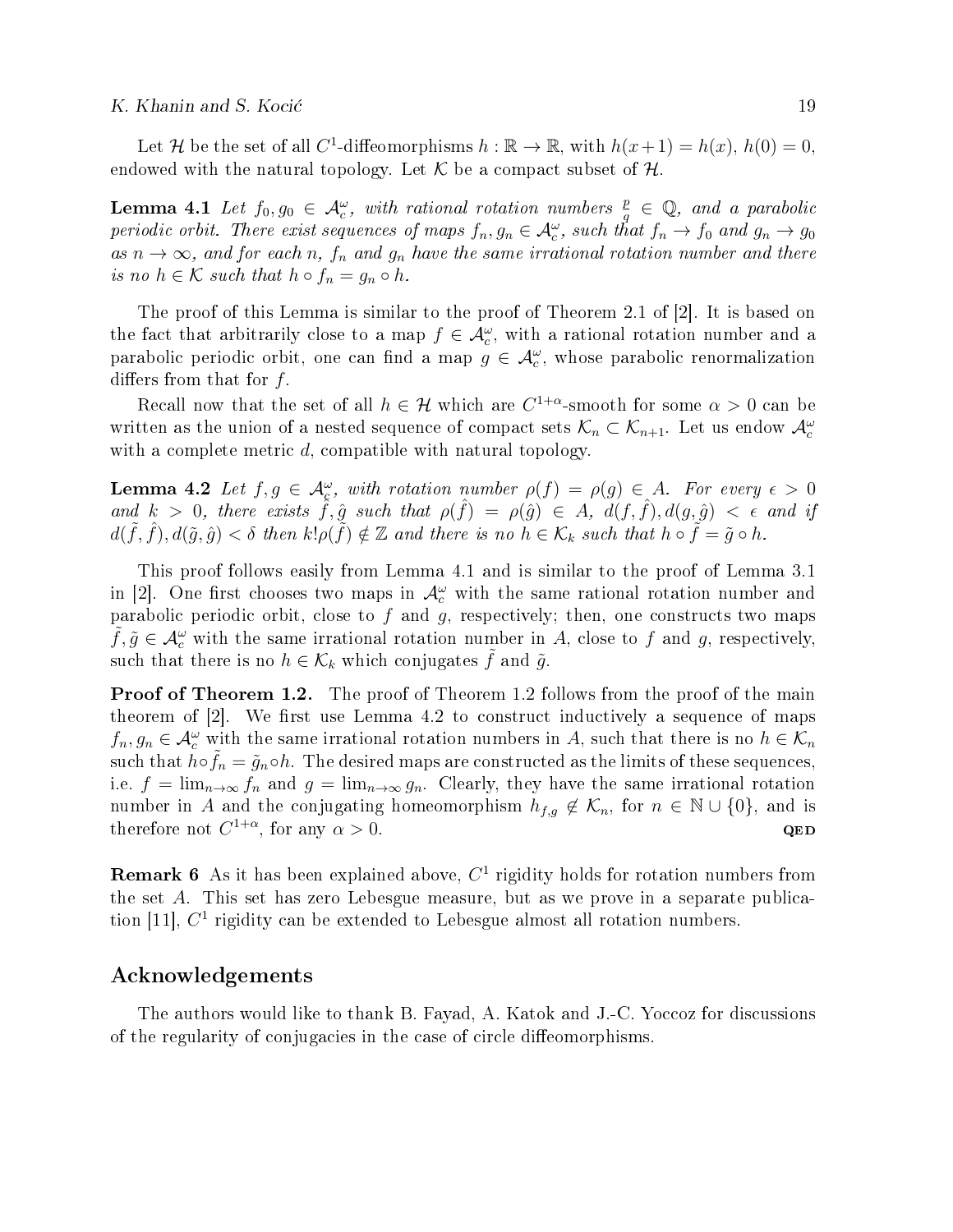## References

- [1] V. I. Arnol'd, Small denominators I: On the mapping of a circle into itself, Izv. Akad. Nauk. Math. Serie 25 (1961), 21–86; Transl. A.M.S. Serie 2 46 (1965).
- [2] A. Avila, On rigidity of critical circle maps, unpublished note (2005).
- [3] I. P. Cornfeld, S. V. Fomin, Ya. G. Sinai, Ergodic Theory (Springer-Verlag, New York, 1982).
- [4] A. Denjoy, Sur les courbes definies par les equations differentielles a la surface du tore, *J. Math. Pure et Appli.* **11**, série 9, 333–375.
- [5] A. Dzhalilov, A. Teplinsky, Certain examples of circle diffeomorphisms with a break, to appear in Dopovidi NAN Ukrainy (in Russian) (2010).
- [6] E. de Faria, W. de Melo, Rigidity of critical circle maps I, J. Eur. Math. Soc. 1 4  $(1999), 339-392.$
- [7] E. de Faria, W. de Melo, Rigidity of critical circle maps II, J. Am. Math. Soc. 13 2  $(2000), 343 - 370.$
- [8] M. R. Herman, Sur la conjugasion differentiable de s difféomorphismes du cercle a de rotations, *Publ. Math. I.H.E.S.* 49  $(1979)$ , 5-234.
- [9] Y. Katznelson, D. Orstein, The differentiability of conjugation of certain diffeomorphisms of the circle, Ergod. Th. & Dynam. Sys. 9 (1989), 643-680.
- [10] K. Khanin, D. Khmelev, Renormalizations and rigidity theory for circle homeomorphisms with singularities of break type, *Commun. Math. Phys.* **235** 1 (2003), 69–124.
- [11] K. Khanin, S. Koci¢, Rigidity of circle maps with breaks II, in preparartion (2010).
- [12] K. Khanin, A. Teplinsky, Robust rigidity for circle diffeomorphisms with singularities, *Invent. Math.* **169** (2007), 193-218.
- [13] K. Khanin, A. Teplinsky, Herman's theory revisited, Invent. Math. 178 (2009), 333 344.
- [14] K. Khanin, A. Teplinsky, Rigidity theory for circle diffeomorphisms with breaks, in preparation (2010).
- [15] K. M. Khanin, E. B. Vul, Circle Homeomorphisms with Weak Discontinuities, Advances in Sov. Math. **3** (1991),  $57-98$ .
- [16] S. Marmi, P. Moussa, J.-C. Yoccoz, Linearization of generalized interval exchange maps, *Preprint arXiv:1003.1191* (2010).
- [17] Ya. G. Sinai, K. M. Khanin, Smoothness of conjugacies of dieomorphisms of the circle with rotations, Uspekhi Mat. Nauk  $44$  1 (1989), 57-82.
- [18] A. Teplinsky, Examples of circle diffeomorphisms with a break which are  $C^1$ -smoothly but not  $C^{1+\gamma}$ -smoothly conjugate, to appear in *Ukrainian Math. J.* (in Ukrainian)  $(2010).$